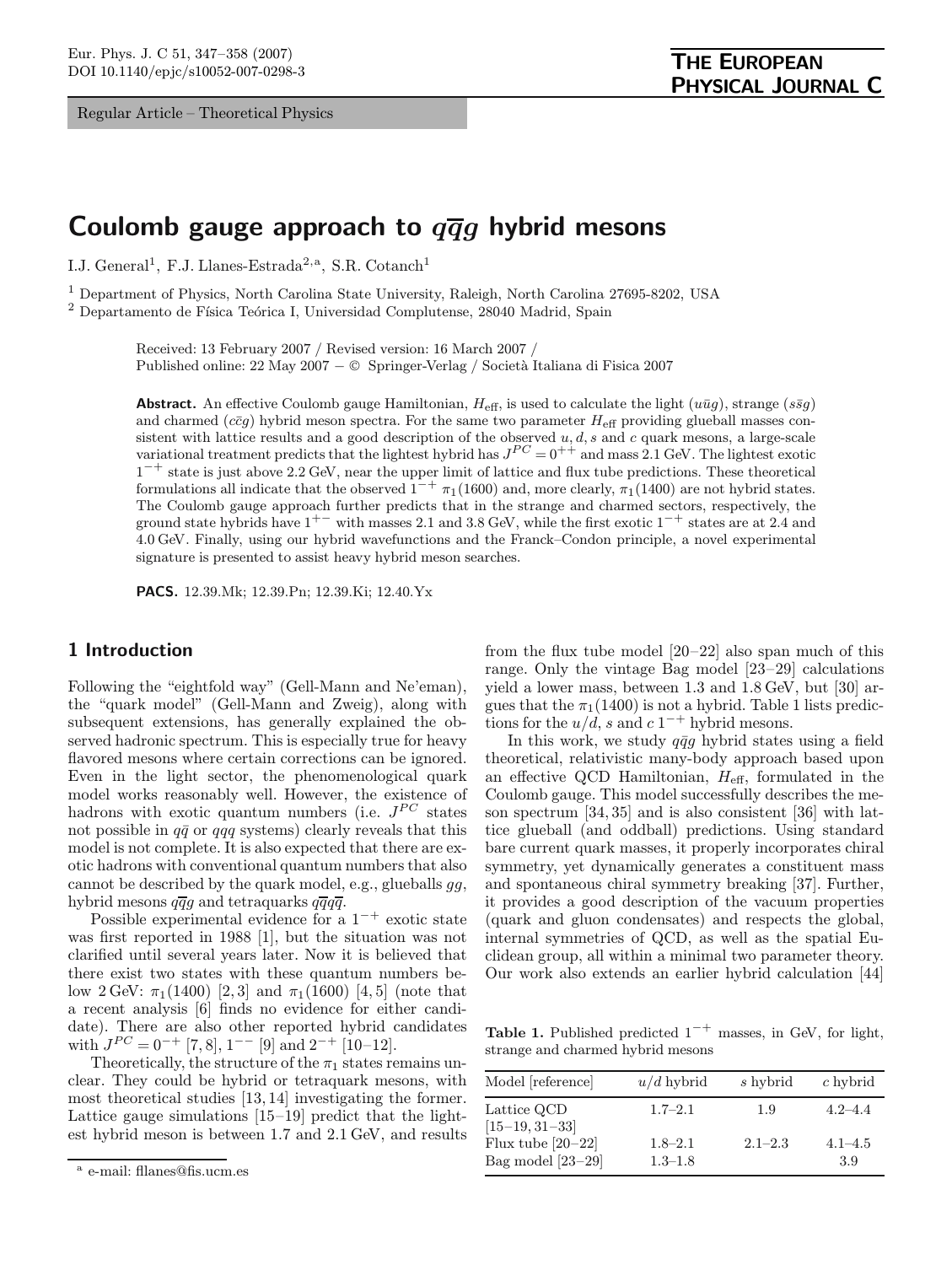by including previously omitted terms in the Hamiltonian and by comprehensively predicting the light, strange and charmed hybrid meson spectra.

This paper is organized into eight sections. In Sects. 2 and 3 our model Hamiltonian, an approximation to the exact QCD Hamiltonian, is presented along with an improved hyperfine interaction that provides realistic spin splittings in both light and heavy mesons [35] and, for the first time, the non-abelian contributions from the color magnetic fields. Section 4 details the corresponding improved quark and gluon gap equations and a variational formulation for the hybrid meson problem is developed in Sect. 5. Calculations and new results are discussed in Sect. 6, while in Sect. 7 we develop a novel experimental signature for observing hybrid mesons having both conventional and exotic quantum numbers. Finally, we summarize our results and conclusions in Sect. 8.

# 2 Effective Hamiltonian

The exact QCD Hamiltonian in the Coulomb gauge [45] is (summation over repeated indices is used throughout this paper)

$$
H_{\rm QCD} = H_q + H_g + H_{qg} + H_{\rm C},\tag{1}
$$

$$
H_q = \int \mathrm{d}x \Psi^{\dagger}(x) [-i\alpha \cdot \nabla + \beta m] \Psi(x) , \qquad (2)
$$

$$
H_g = \frac{1}{2} \int \mathrm{d}x \left[ \mathcal{J}^{-1} \mathbf{\Pi}^a(x) \cdot \mathcal{J} \mathbf{\Pi}^a(x) + \mathbf{B}^a(x) \cdot \mathbf{B}^a(x) \right],\tag{3}
$$

$$
H_{qg} = g \int \mathrm{d}x \mathbf{J}^{a}(x) \cdot \mathbf{A}^{a}(x) , \qquad (4)
$$

$$
H_{\mathcal{C}} = -\frac{g^2}{2} \int \mathrm{d}x \, \mathrm{d}y \rho^a(x) \mathcal{J}^{-1} K^{ab}(\mathbf{x}, \mathbf{y}) \mathcal{J} \rho^b(y) \,. \tag{5}
$$

Here g is the QCD coupling,  $\Psi$  is the quark field with current quark mass  $m$ ,  $\mathbf{A}^a$  are the gluon fields satisfying the transverse gauge condition,  $\nabla \cdot \mathbf{A}^a = 0, a = 1, 2, \dots, 8$ , and  $\Pi^a$  are the conjugate fields, and  $\mathbf{B}^a$  are the non-abelian magnetic fields

$$
\mathbf{B}^{a} = \nabla \times \mathbf{A}^{a} + \frac{1}{2}gf^{abc}\mathbf{A}^{b} \times \mathbf{A}^{c}.
$$
 (6)

The color densities,  $\rho^{a}(x)$ , and quark color currents,  $\mathbf{J}^{a}$ , are related to the fields by

$$
\rho^{a}(x) = \Psi^{\dagger}(x) T^{a} \Psi(x) + f^{abc} \mathbf{A}^{b}(x) \cdot \mathbf{\Pi}^{c}(x) , \qquad (7)
$$

$$
\mathbf{J}^a = \Psi^\dagger(x)\alpha T^a \Psi(x) \,,\tag{8}
$$

where  $T^a = \frac{\lambda^a}{2}$  and  $f^{abc}$  are the SU(3) color matrices and structure constants, respectively. The Faddeev–Popov determinant,  $\mathcal{J} = det(\mathcal{M})$ , of the matrix  $\mathcal{M} = \nabla \cdot \mathbf{D}$ , with covariant derivative  $\mathbf{D}^{ab} = \delta^{ab} \nabla - g f^{abc} \mathbf{A}^c$ , is a measure of the gauge manifold curvature, and the kernel in (5) is given  $\text{by}\quad K^{ab}(\mathbf{x},\mathbf{y})=\langle \mathbf{x},a|\mathcal{M}^{-1}\nabla^2\mathcal{M}^{-1}|\mathbf{y},b\rangle. \;\;\text{The}\;\;\text{Coulomb}$ gauge Hamiltonian is renormalizable, permits resolution of the Gribov problem, preserves rotational invariance,

avoids spurious retardation corrections, aids identification of dominant, low energy potentials and does not introduce unphysical degrees of freedom (ghosts) [46].

The bare parton fields have the following normal mode expansions (bare quark spinors u, v, helicity,  $\lambda = \pm 1$ , and color vectors  $\hat{\epsilon}_{\mathcal{C}=1,2,3}$ :

$$
\Psi(\mathbf{x}) = \int \frac{\mathrm{d}\mathbf{k}}{(2\pi)^3} \Psi_C(\mathbf{k}) e^{i\mathbf{k}\cdot\mathbf{x}} \hat{\epsilon}_C , \qquad (9)
$$

$$
\Psi_{\mathcal{C}}(\mathbf{k}) = u_{\lambda}(\mathbf{k})b_{\lambda\mathcal{C}}(\mathbf{k}) + v_{\lambda}(-\mathbf{k})d_{\lambda\mathcal{C}}^{\dagger}(-\mathbf{k}), \qquad (10)
$$

$$
\mathbf{A}^{a}(x) = \int \frac{\mathrm{d}\mathbf{k}}{(2\pi)^{3}} \frac{1}{\sqrt{2k}} [\mathbf{a}^{a}(\mathbf{k}) + \mathbf{a}^{a\dagger}(-\mathbf{k})] e^{i\mathbf{k} \cdot \mathbf{x}}, \quad (11)
$$

$$
\mathbf{\Pi}^{a}(x) = -\mathrm{i} \int \frac{\mathrm{d}\mathbf{k}}{(2\pi)^{3}} \sqrt{\frac{k}{2}} [\mathbf{a}^{a}(\mathbf{k}) - \mathbf{a}^{a\dagger}(-\mathbf{k})] e^{\mathrm{i}\mathbf{k}\cdot x},\tag{12}
$$

with the Coulomb gauge transverse condition,  $\mathbf{k} \cdot \mathbf{a}^a(\mathbf{k}) =$  $(-1)^{\mu}k_{\mu}a_{-\mu}^{a}(\mathbf{k})=0.$  Here  $b_{\lambda\mathcal{C}}(\mathbf{k}), d_{\lambda\mathcal{C}}(-\mathbf{k})$  and  $a_{\mu}^{a}(\mathbf{k})$   $(\mu=$  $(0, \pm 1)$  are the bare quark, anti-quark and gluon Fock operators, the latter satisfying the transverse commutation relations,

$$
\left[a_{\mu}^{a}(\mathbf{k}), a_{\mu'}^{b\dagger}(\mathbf{k'})\right] = (2\pi)^{3} \delta_{ab} \delta^{3}(\mathbf{k} - \mathbf{k'}) D_{\mu\mu'}(\mathbf{k}), \quad (13)
$$

with

$$
D_{\mu\mu'}(\mathbf{k}) = \delta_{\mu\mu'} - (-1)^{\mu} \frac{k_{\mu}k_{-\mu'}}{k^2}.
$$
 (14)

Our effective Hamiltonian,  $H_{\text{eff}}$ , follows from  $H_{\text{QCD}}$  by:

1. replacing the Coulomb kernel in (5) with a calculable confining kernel, i.e.

$$
g^2 \mathcal{J}^{-1} K^{ab}(\mathbf{x}, \mathbf{y}) \mathcal{J} \longrightarrow \hat{V}(x, y) \delta_{ab} ; \tag{15}
$$

- 2. replacing the Faddeev–Popov determinant in (3) by its lowest-order unit value,  $\mathcal{J} = det(\mathcal{M}) \rightarrow 1$ ;
- 3. approximating the quark–gluon term, (4), by substituting for the gluon vector potential a transverse gluon propagator (kernel) and quark source current having the same color structure

$$
H_{qg} \longrightarrow V_T = \frac{1}{2} \int \int d\mathbf{x} d\mathbf{y} J_i^a(\mathbf{x}) \hat{U}_{ij}(\mathbf{x}, \mathbf{y}) J_j^a(\mathbf{y}).
$$
\n(16)

This is further discussed in the next section, where the form of the kernel  $\hat{U}_{ij}(\mathbf{x}, \mathbf{y})$  is specified.

Regarding the confining kernel  $\hat{V}$ , two different forms are employed in this study to provide some measure of the model sensitivity. The first is a simple, phenomenological Cornell type potential,

$$
\hat{V}(r = |x - y|) = \hat{V}_{\text{C}}(r) + \hat{V}_{\text{L}}(r) ,\qquad (17)
$$

$$
\hat{V}_{\rm C}(r) = -\frac{\alpha_{\rm s}}{r},\qquad(18)
$$

$$
\hat{V}_{\mathcal{L}}(r) = \sigma r \,, \tag{19}
$$

where the string tension,  $\sigma = 0.135 \,\text{GeV}^2$ , and  $\alpha_s = \frac{g^2}{4\pi} =$ 0.4 have been previously determined. The Fourier transform of  $\hat{V}$  is denoted by V, and in momentum space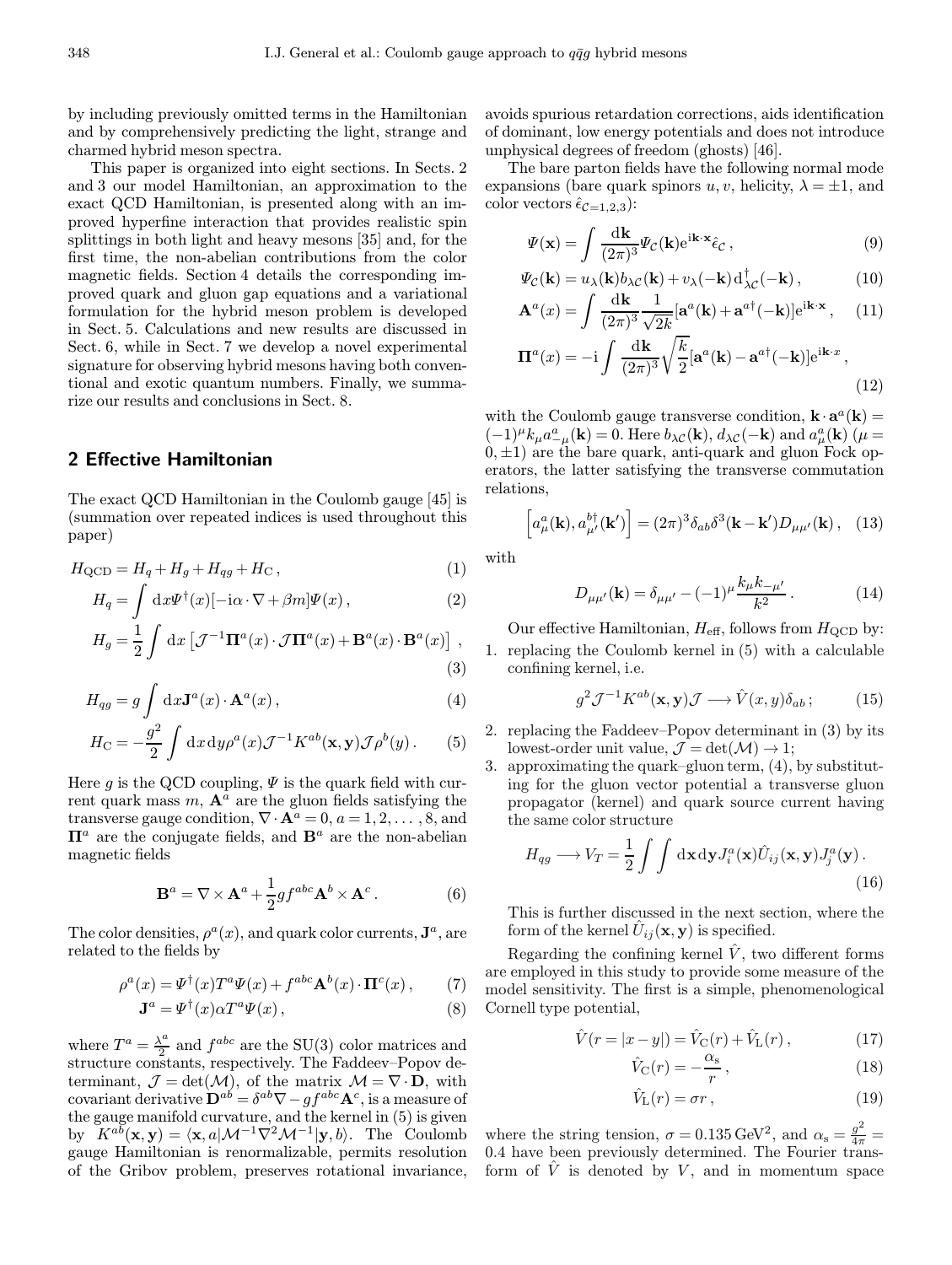these potentials take the form  $V_L(|{\bf p}|) = -8\pi\sigma/p^4$  and  $V_{\rm C}(|{\bf p}|) = -4\pi\alpha_{\rm s}/p^2$ . The other one is a theoretically motivated potential [47] having a renormalization improved short-ranged behavior. This potential was utilized in a previous meson study [35] and has the momentum space representation

$$
V(|\mathbf{p}|) = \begin{cases} -\frac{8.04}{p^2} \frac{\ln^{-0.62} \left(\frac{p^2}{m_g^2} + 0.82\right)}{\ln^{0.8} \left(\frac{p^2}{m_g^2} + 1.41\right)}, & p > m_g, \\ -\frac{12.25 m_g^{1.93}}{p^{3.93}}, & p < m_g. \end{cases}
$$
 (20)

The parameter  $m<sub>g</sub>$  sets the string tension and is related to  $\sigma$  by  $m_q \approx \sqrt{8\pi\sigma/12.25} \approx 600$  MeV.

Due to the above approximations our Coulomb gauge approach is not rigorous QCD but rather a model. However, as mentioned in the introduction, we believe that approximate many-body diagonalizations of  $H_{\text{eff}}$  capture much of the QCD nature of hadrons, and model predictions should provide a realistic description fruitful for obtaining insight in their structure. There are several reasons supporting this contention. First, the vacuum expectation value of the rigorous Coulomb kernel is known to have approximately the shape of the Cornell potential from lattice studies [38, 39]. Second, we know that confinement manifests itself in this kernel and not in transverse gluon exchange (the  $H_{qg}$  term), which is suppressed in the Coulomb gauge by an energy gap (for a recent account see [40]). Third, the connection between the gluon mass gap and the kernel used in this work is based on a simple gap equation (see Sect. 4) where the cutoff plays the role of a dynamical mass counterterm. This treatment is consistent with SU(2) lattice data [41] and is supported by an extended study [47] based on mean field theory and large  $N_c$  QCD. Fourth, the improved (dressed) quark and gluon degrees of freedom generated by the appropriate gap equations permit a significantly truncated Fock state expansion involving quasi-quarks and quasi-gluons having mass gaps up to order 1 GeV. From energy considerations it follows that the dominant component of the Fock space expansion will therefore contain the minimum number of constituents possible, and mixing with more complex Fock states, which have higher energies, will be suppressed.

One may also examine the role of the cutoff Λ in our calculation. An effective method to incorporate a cutoff in Hamiltonian perturbation theory (valid for this scale being sufficiently high) has been developed for Coulomb gauge QCD using flow equations [42]. This treatment leads to Hamiltonian counterterms to compensate for the suppressed high momentum configurations, saliently the gluon mass gap already discussed above. In a complete renormalization treatment, such counterterms, involving the cutoff or regulating parameter  $\Lambda$ , would be determined by fitting to a known observable. Predictions would then be made with results independent of choice to the observable fitted. We have determined from previous studies [42, 43] that it is possible to effectively bypass this procedure by directly fitting the cutoff parameter to a selected observable. As opposed to the rigorous treatment, this does intro-

duce some cutoff dependence, but the resulting parameter sensitivity is not significant. Consult [34–37] for further details.

# 3 Hamiltonian  $g^2$  corrections

As mentioned above, a previous hybrid application [44] used this Hamiltonian but set the QCD coupling,  $g$ , to zero. This truncation eliminated the quark–gluon interaction,  $\mathbf{J}^a \cdot \mathbf{A}^a$ , or "hyperfine" term, (4), and also the non-linear (non-Abelian) component of the color magnetic fields, (3) and (6). Now, both are included, so that the nonconfining part of the Hamiltonian is consistent to order  $g^2$ .

### 3.1 Hyperfine correction

As explained in [35], the  $H_{qq}$  interaction containing the  $\mathbf{J}^a$ .  ${\bf A}^a$  operators is treated perturbatively to second order in g. Then the gluonic operators and intermediate states are modeled with an effective, but non-confining, quark hyperfine interaction with a  $\mathbf{J}^a \cdot \mathbf{J}^a$  form. The resulting transverse gluon exchange interaction, specified by (16), retains the same color structure, while its kernel (transverse gluon propagator) reflects the Coulomb gauge

$$
\hat{U}_{ij}(\mathbf{x}, \mathbf{y}) = \left(\delta_{ij} - \frac{\nabla_i \nabla_j}{\nabla^2}\right)_{\mathbf{x}} \hat{U}(|\mathbf{x} - \mathbf{y}|) \,. \tag{21}
$$

The contribution of  $V_T$  to the hadron mass is represented by the Feynman diagrams in Fig. 1. For  $\hat{U}$  we used the modified Yukawa potential from [35], which is consistent with lattice results [41]. It incorporates a non-zero mass,  $m_g = 600$  MeV, for the exchanged gluon, that suppresses propagation. Fourier transforming to momentum space, this continuous potential takes the form

$$
U(p) = \begin{cases} -\frac{8.04}{p^2} \frac{\ln^{-0.62} \left(\frac{p^2}{m_g^2} + 0.82\right)}{\ln^{0.8} \left(\frac{p^2}{m_g^2} + 1.41\right)}, & p > m_g, \\ -\frac{24.50}{p^2 + m_g^2}, & p < m_g. \end{cases}
$$
 (22)

Alternative potential forms have also been investigated [35] but found to provide very similar results, provided the transverse gluon propagator is suppressed and matrix elements of the potential have the same value.



Fig. 1. The hyperfine correction entails the exchange of a gluon between q and  $\overline{q}$  and  $q\overline{q}$  annihilation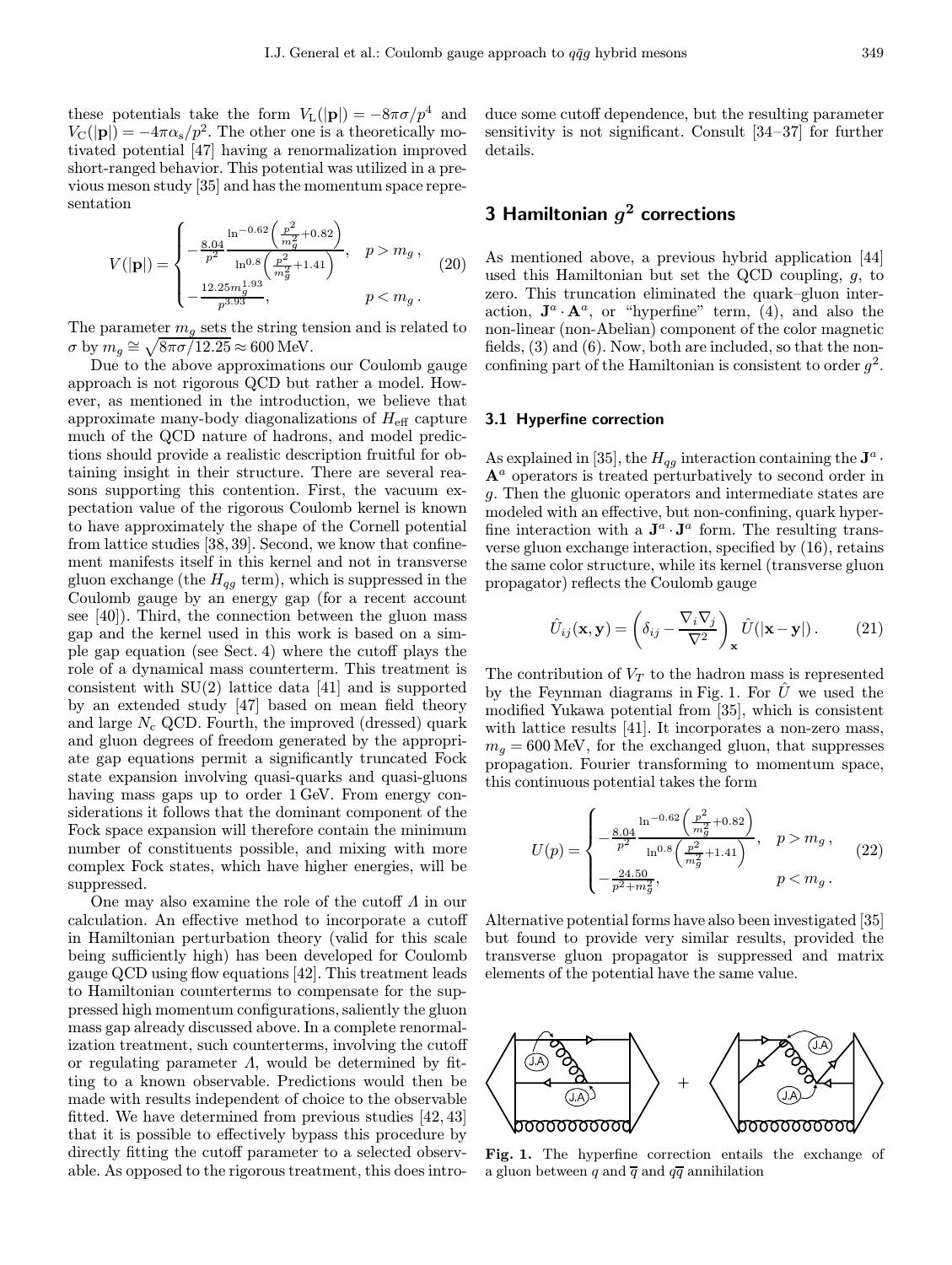

Fig. 2. The non-Abelian correction with triple gluon vertices

#### 3.2 Non-Abelian correction

Similarly, the non-Abelian components of the color magnetic fields,  $gf^{abc} \mathbf{A}^b \times \mathbf{A}^c$ , in the kinetic energy are also included perturbatively through  $(\mathbf{J}^a \cdot \mathbf{A}^a)(\mathbf{B}^a \cdot \mathbf{B}^a)$ . The resulting non-Abelian interaction is represented by the Feynman diagram in Fig. 2 and is given by

$$
V_{\rm NA} = \frac{1}{4} \int \int d\mathbf{x} d\mathbf{y} f^{abc} \varepsilon_{ijk} \varepsilon_{ilm} \qquad (23)
$$
  
 
$$
\times \left[ J_h^a(\mathbf{y}) (\nabla_j^{(\mathbf{x})} \hat{U}_{kh}(\mathbf{x}, \mathbf{y})) A_l^b(\mathbf{x}) A_m^c(\mathbf{x}) \right. \\ \left. + J_h^b(\mathbf{y}) (\nabla_j^{(\mathbf{x})} A_k^a(\mathbf{x})) \hat{U}_{lh}(\mathbf{x}, \mathbf{y}) A_m^c(\mathbf{x}) \right. \qquad (24)
$$
  
+ 
$$
J_h^c(\mathbf{y}) (\nabla_j^{(\mathbf{x})} A_k^a(\mathbf{x})) A_l^b(\mathbf{x}) \hat{U}_{mh}(\mathbf{x}, \mathbf{y}) \right].
$$

where  $\dot U_{ij}$  is the same kernel as appearing in the hyperfine potential.

# 4 Gap equation

Having defined the model Hamiltonian, the next step is to calculate the ground state. Since we are free to expand the field operators in any complete basis, we follow the Bardeen–Cooper–Schrieffer (BCS) method and perform a Bogoliubov–Valatin rotation,

$$
B_{\lambda C}(\mathbf{k}) = \cos\frac{\theta_k}{2} b_{\lambda C}(\mathbf{k}) - \lambda \sin\frac{\theta_k}{2} d_{\lambda C}^{\dagger}(-\mathbf{k}),
$$
  
\n
$$
D_{\lambda C}(-\mathbf{k}) = \cos\frac{\theta_k}{2} d_{\lambda C}(-\mathbf{k}) + \lambda \sin\frac{\theta_k}{2} b_{\lambda C}^{\dagger}(\mathbf{k}),
$$
  
\n
$$
\alpha^a(\mathbf{k}) = \cosh\Theta_k \mathbf{a}^a(\mathbf{k}) + \sinh\Theta_k \mathbf{a}^{a \dagger}(-\mathbf{k}),
$$
 (25)

which transforms the bare particle operators  $a^a$ ,  $b_{\lambda}c$  and  $d_{\lambda\mathcal{C}}$  into the dressed, quasi-particle operators  $\alpha^a$ ,  $B_{\lambda\mathcal{C}}$  and  $D_{\lambda\mathcal{C}}$ , respectively. Now the fields are

$$
\Psi_{\mathcal{C}}(\mathbf{k}) = \mathcal{U}_{\lambda}(\mathbf{k})B_{\lambda\mathcal{C}}(\mathbf{k}) + \mathcal{V}_{\lambda}(-\mathbf{k})D_{\lambda\mathcal{C}}^{\dagger}(-\mathbf{k}),
$$

$$
\mathbf{A}^{a}(x) = \int \frac{\mathrm{d}\mathbf{k}}{(2\pi)^{3}} \frac{1}{\sqrt{2\omega_{k}}} [\alpha^{a}(\mathbf{k}) + \alpha^{a\dagger}(-\mathbf{k})] e^{i\mathbf{k}\cdot\mathbf{x}},
$$

$$
\mathbf{\Pi}^{a}(x) = -i \int \frac{\mathrm{d}\mathbf{k}}{(2\pi)^{3}} \sqrt{\frac{\omega_{k}}{2}} [\alpha^{a}(\mathbf{k}) - \alpha^{a\dagger}(-\mathbf{k})] e^{i\mathbf{k}\cdot x},
$$

where  $\omega_k = k e^{-2\Theta_k}$ . Note that the dressed quark expansion remains functionally invariant with respect to the bare case, since the quasi-particle spinors have the inverse rotation

$$
\mathcal{U}_{\lambda}(\mathbf{k}) = \cos\frac{\theta_k}{2} u_{\lambda}(\mathbf{k}) - \lambda \sin\frac{\theta_k}{2} v_{\lambda}(-\mathbf{k})
$$

$$
= \frac{1}{\sqrt{2}} \begin{bmatrix} \sqrt{1 + \sin\phi_k} \chi_{\lambda} \\ \sqrt{1 - \sin\phi_k} \sigma \cdot \hat{\mathbf{k}} \chi_{\lambda} \end{bmatrix}, \qquad (26)
$$

$$
\mathcal{V}_{\lambda}(-\mathbf{k}) = \cos\frac{\theta_k}{2}v_{\lambda}(-\mathbf{k}) + \lambda\sin\frac{\theta_k}{2}u_{\lambda}(\mathbf{k})
$$

$$
= \frac{1}{\sqrt{2}} \left[ -\sqrt{1-\sin\phi_k}\sigma \cdot \hat{\mathbf{k}}\chi_{\lambda} \right].
$$
 (27)

Here the quark gap angle,  $\phi_k = \phi(k)$ , is related to the BCS angle  $\theta_k$  by  $\tan(\phi_k - \theta_k) = m/k$ . The quasi-particle (BCS) vacuum, defined by  $B_{\lambda\mathcal{C}}| \varOmega \rangle = D_{\lambda\mathcal{C}}| \varOmega \rangle = \alpha_\mu^a| \varOmega \rangle = 0$ , is connected to the bare parton one,  $b_{\lambda\mathcal{C}}|0\rangle = d_{\lambda\mathcal{C}}|0\rangle = a_{\mu}^a|0\rangle = 0,$ by

$$
\begin{split} &| \varOmega_{\rm quark} \rangle = {\rm e}^{-\int \frac{{\rm d} \mathbf{k}}{(2\pi)^3} \lambda \tan \frac{\theta_k}{2} b^\dagger_{\lambda \mathcal{C}} (\mathbf{k}) d^\dagger_{\lambda \mathcal{C}} (-\mathbf{k})} | 0 \rangle \\ &| \varOmega_{\rm gluon} \rangle = {\rm e}^{-\int \frac{{\rm d} \mathbf{k}}{(2\pi)^3} \frac{1}{2} \tanh \varTheta_k D_{\mu \mu'} (\mathbf{k}) a^{a\dagger}_{\mu} (\mathbf{k}) a^{a\dagger}_{\mu'} (-\mathbf{k})} | 0 \rangle \, . \end{split}
$$

The BCS vacuum,  $|\Omega\rangle = |\Omega_{\text{quark}}\rangle \otimes |\Omega_{\text{gluon}}\rangle$ , now contains quark and gluon condensates (correlated  $q\bar{q}$  and  $q\bar{q}$  Cooper pairs). Performing a variational minimization of the vacuum expectation value of the Hamiltonian,  $\delta \langle \Omega | H_{\text{eff}} | \Omega \rangle =$ 0, independently with respect to  $\phi_k$  and  $\omega_k$ , yields the mass gap equations for each sector:

$$
ks_k - mc_k = \frac{2}{3} \int \frac{d\mathbf{q}}{(2\pi)^3} \left[ (s_k c_q x - s_q c_k) V(|\mathbf{k} - \mathbf{q}|) - 2c_k s_q U(|\mathbf{k} - \mathbf{q}|) + 2c_q s_k W(|\mathbf{k} - \mathbf{q}|) \right], \quad (28)
$$

$$
\omega_k^2 = k^2 - \frac{3}{4} \int \frac{d\mathbf{q}}{(2\pi)^3} V(|\mathbf{k} - \mathbf{q}|) [1 + x^2] \left( \frac{\omega_q^2 - \omega_k^2}{\omega_q} \right)
$$

$$
+ \frac{3}{4} g^2 \int \frac{d\mathbf{q}}{(2\pi)^3} \frac{1 - x^2}{\omega_q}, \quad (29)
$$

where

$$
W(|\mathbf{k} - \mathbf{q}|) \equiv U(|\mathbf{k} - \mathbf{q}|) \frac{x(k^2 + q^2) - qk(1 + x^2)}{|\mathbf{k} - \mathbf{q}|^2},
$$
\n(30)

with  $s_k = \sin \phi_k$ ,  $c_k = \cos \phi_k$  and  $x = \mathbf{k} \cdot \mathbf{q}$ . The last term in (29) originates from the non-Abelian component of the gluon kinetic energy. Dimensional analysis of the above integrals reveals that the first equation is UV finite for the linear potential, since  $V_L(|{\bf p}|) = -8\pi\sigma/p^4$ , but not for the Coulomb potential  $V_{\rm C}(|{\bf p}|) = -4\pi\alpha_{\rm s}/p^2$ . In (29) there are both logarithmical and quadratical divergences in the UV region and an integration cutoff,  $\Lambda = 4$  GeV, determined in previous studies is used.

Once the current quark masses are fixed, the gap equations can be solved numerically for the quark and gluon gap angles. Using  $|q\rangle = B_{\lambda} C(\mathbf{k})^{\dagger} |\Omega\rangle$  and  $|g\rangle = \alpha_{\mu}^{a}(\mathbf{k})^{\dagger} |\Omega\rangle$ , the quark and gluon self-energies are respectively

$$
\epsilon_k \equiv \langle q|H_{\text{eff}}|q\rangle = ms_k + kc_k
$$
  
\n
$$
-\frac{2}{3} \int \frac{d\mathbf{q}}{(2\pi)^3} \left[ [s_k s_q + c_q c_k x] V(|\mathbf{k} - \mathbf{q}|) + 2s_k s_q U(|\mathbf{k} - \mathbf{q}|) + 2c_q c_k W(|\mathbf{k} - \mathbf{q}|) \right]
$$
(31)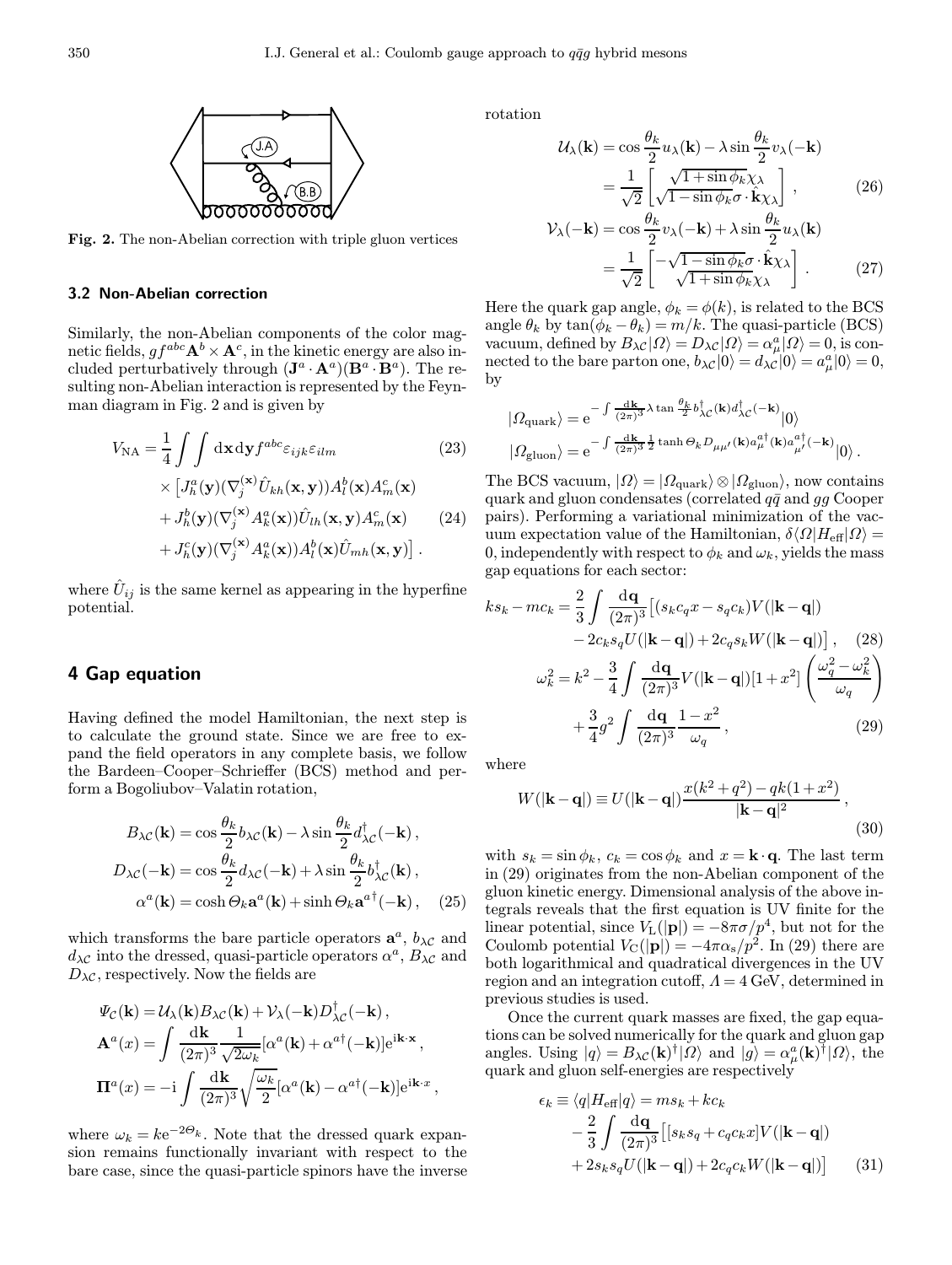and, for fixed color index a (no sum),

$$
\varepsilon_{k}^{\mu\mu'} \equiv \langle \Omega | \alpha_{\mu}^{a}(\mathbf{k}) H_{\text{eff}} \alpha_{\mu'}^{a}(\mathbf{k})^{\dagger} | \Omega \rangle = \frac{\omega_{k}^{2} + k^{2}}{2\omega_{k}} \delta_{\mu\mu'}
$$

$$
- \frac{3}{4} \int \frac{d\mathbf{q}}{(2\pi)^{3}} V(|\mathbf{k} - \mathbf{q}|) \frac{\omega_{k}^{2} + \omega_{q}^{2}}{\omega_{q}\omega_{k}} D_{\mu\mu'}(\mathbf{q})
$$

$$
+ \frac{9}{2} g^{2} \int \frac{d\mathbf{q}}{(2\pi)^{3}} \frac{1}{2\omega_{k}\omega_{q}}
$$

$$
\times \left[ 2D_{\mu\mu'}(\mathbf{k}) - D_{\mu\nu}(\mathbf{k}) D_{\nu\nu'}(\mathbf{q}) D_{\nu'\mu'}(\mathbf{k}) \right] , \qquad (32)
$$

both of which are infrared divergent in the presence of an infrared enhanced kernel. This is a welcome feature of this approach, as colored states are removed from the spectrum. The infrared divergence cancels however in bound state equations for color singlet states leading to a physical spectrum of mesons and baryons.

# 5 Hybrid mesons

In previous publications [34–37] we have used this model to study the two-body meson and glueball systems by diagonalizing  $H_{\text{eff}}$  using the Tamm–Dancoff and Random Phase Approximations. We also made predictions for three-body glueballs (oddballs) [36] and published [44] a brief study of the three-body hybrid meson using a variational treatment. We now extend the latter and also provide more complete details of the variational calculation.

### 5.1 Wavefunction ansatz and quantum numbers

Following our initial study [44], we work in the hybrid center of momentum system, coincident with the BCS frame defining the Coulomb gauge Hamiltonian, and we denote the momenta of the dressed quark, anti-quark and gluon by **q**, **q** and **g**, respectively. We then define  $q_+ \equiv \frac{q_+ q}{2}$ ,  $\mathbf{q}_- \equiv q - \overline{q}$  and note that  $\mathbf{g} = -\mathbf{q} - \overline{q} = -2\mathbf{q}_+.$ 

The color structure of a  $q\bar{q}q$  hybrid is determined by the SU(3) algebra:

$$
(3 \otimes \overline{3}) \otimes 8 = (8 \oplus 1) \otimes 8 = (8 \otimes 8) \oplus (8 \otimes 1)
$$
  
= 27 \oplus 10 \oplus 10 \oplus 8 \oplus 8 \oplus 1 \oplus 8. (33)

Note for an overall color singlet the quarks must be in an octet state like the gluon. As discussed below, this leads to a repulsive  $q\bar{q}$  interaction, confirmed by lattice at short range, which increases the mass of the hybrid meson. The hybrid wavefunction will therefore involve the color structure  $T_{\mathcal{C}_1\mathcal{C}_2}^a B_{\mathcal{C}_1}^\dagger D_{\mathcal{C}_2}^\dagger \alpha^{a\dagger}$  and has the general form

$$
|\Psi^{JPC}\rangle = \int \int \frac{\mathrm{d}\mathbf{q}_{+}}{(2\pi)^{3}} \frac{\mathrm{d}\mathbf{q}_{-}}{(2\pi)^{3}} \Phi_{\lambda_{1}\lambda_{2}\mu}^{JPC}(\mathbf{q}_{+}, \mathbf{q}_{-})
$$

$$
\times T_{\mathcal{C}_{1}\mathcal{C}_{2}}^{a} B_{\lambda_{1}\mathcal{C}_{1}}^{\dagger}(\mathbf{q}) D_{\lambda_{2}\mathcal{C}_{2}}^{\dagger}(\overline{\mathbf{q}}) \alpha_{\mu}^{a\dagger}(\mathbf{g}) | \Omega \rangle, \quad (34)
$$

which is summed over color and angular momentum magnetic sub-states.

There are five angular momenta in this system, two orbital,  $\mathbf{l}_{\pm}$  (associated with  $\mathbf{q}_{\pm}$ ), having z projections  $m_{\pm}$ , and the three spins,  $S_q = S_{\overline{q}} = 1/2$  and  $S_q = 1$ , with projections  $\lambda_1$ ,  $\lambda_2$  and  $\mu$ , respectively. To form states with total angular momentum  $J$ , with projection  $m<sub>J</sub>$ , we use the coupling scheme

$$
\mathbf{S} = \mathbf{S}_q + \mathbf{S}_{\overline{q}}, \ \mathbf{j} = \mathbf{S}_g + \mathbf{l}_+, \ \mathbf{L} = \mathbf{j} + \mathbf{l}_-, \ \mathbf{J} = \mathbf{L} + \mathbf{S} \, .
$$

Then with the appropriate Clebsch–Gordan coefficients, the hybrid wavefunction can be expressed in terms of a radial wavefunction  $F^{JPC}(q_+, q_-)$  and spherical harmonics,  $Y^{m_\pm}_{l_\pm}({\bf q}_\pm),$ 

$$
\begin{split} \varPhi^{JPC}_{\lambda_1 \lambda_2 \mu}(\mathbf{q}_+,\mathbf{q}_-) &= F^{JPC}(q_+,q_-) Y^{m+}_{l_+}(\mathbf{\hat{q}}_+) Y^{m-}_{l_-}(\mathbf{\hat{q}}_-) \\ &\times (-1)^{\frac{1}{2}-\lambda_2} \left\langle \frac{1}{2}\frac{1}{2},\lambda_1(-\lambda_2) | S m_S \right\rangle \\ &\times (-1)^{\mu} \langle 1l_+ , (-\mu)m_+| j m_j \rangle \\ &\times \langle j l_-,m_jm_-| L m_{\rm L} \rangle \langle L S, m_{\rm L} m_S | J M_J \rangle \, . \end{split}
$$

Since the intrinsic parity for a  $q\bar{q}$  pair and a gluon are both  $-1$ , and the two orbital parities are  $(-1)^{l-}$  and  $(-1)^{l_+}$ , the total hybrid meson parity is

$$
P = (-1)(-1)(-1)^{l+}(-1)^{l-} = (-1)^{l++l-}.
$$
 (35)

**Table 2.** Hybrid meson quantum numbers up to  $J = 3$ . Note the exotic states and states forbidden by transversality:  $l_{+} = 1$ cannot couple to  $j = 0$ 

| $l_{+}$          | $l_{-}$          | $\, S \,$      | $\dot{j}$               | L                | J                | $\boldsymbol{P}$ | $\,C$    | $J^{\rm PC}$            |                               |
|------------------|------------------|----------------|-------------------------|------------------|------------------|------------------|----------|-------------------------|-------------------------------|
| 0                | $\overline{0}$   | $\overline{0}$ | $\mathbf{1}$            | $\mathbf{1}$     | $\mathbf{1}$     | $+$              |          | $1^{+-}$                |                               |
| 0                | $\overline{0}$   | 1              | 1                       | 1                | $\overline{0}$   | $^{+}$           | $+$      | $0^{++}\,$              |                               |
| $\overline{0}$   | $\overline{0}$   | 1              | 1                       | 1                | 1                | $+$              | $+$      | $1^{++}$                |                               |
| 0                | $\overline{0}$   | 1              | 1                       | $\mathbf{1}$     | $\overline{2}$   | $^{+}$           | $+$      | $2^{++}$                |                               |
| 0                | 1                | $\overline{0}$ | 1                       | $\overline{0}$   | $\boldsymbol{0}$ |                  | $+$      | $0^{-+}$                |                               |
| $\boldsymbol{0}$ | $\mathbf{1}$     | 0              | $\mathbf{1}$            | 1                | $\mathbf{1}$     |                  | $+$      | $1^{-+}$<br>$2^{-+}$    | Exotic                        |
| 0                | 1                | $\overline{0}$ | 1                       | $\overline{2}$   | $\,2$            |                  | $+$      |                         |                               |
| 0                | 1                | 1              | 1                       | 0                | $\mathbf{1}$     |                  | $\equiv$ | $1^{--}$                |                               |
| $\boldsymbol{0}$ | 1                | 1              | 1                       | 1                | $\boldsymbol{0}$ |                  |          | $0^{--}$                | Exotic                        |
| 0                | 1                | 1              | 1                       | 1                | 1                |                  |          | $1^{--}$                |                               |
| 0                | 1                | 1              | 1                       | 1                | $\overline{2}$   |                  |          | $2^{--}$                |                               |
| 0                | 1                | 1              | 1                       | $\overline{2}$   | $\mathbf{1}$     |                  |          | $1^{--}$                |                               |
| 0                | 1                | 1              | 1                       | $\boldsymbol{2}$ | $\overline{2}$   |                  |          | $2^{--}$                |                               |
| 0                | 1                | 1              | 1                       | $\overline{2}$   | 3                |                  |          | $3^{--}$                |                               |
| $\mathbf{1}$     | $\Omega$         | $\Omega$       | $\overline{0}$          | 0                | $\overline{0}$   |                  |          |                         | $0^{--}$ Forbidden            |
| $\mathbf{1}$     | $\boldsymbol{0}$ | $\Omega$       | 1                       | 1                | $\mathbf{1}$     |                  |          | $1^{--}$                |                               |
| $\mathbf{1}$     | $\boldsymbol{0}$ | $\Omega$       | $\overline{2}$          | $\overline{2}$   | $\overline{2}$   |                  |          | $2^{--}$                |                               |
| $\mathbf 1$      | $\boldsymbol{0}$ | 1              | $\overline{0}$          | 0                | $\mathbf{1}$     |                  |          |                         | $+$ 1 <sup>-+</sup> Forbidden |
| $\mathbf{1}$     | $\boldsymbol{0}$ | 1              | 1                       | 1                | $\boldsymbol{0}$ |                  | $+$      | $0^{-+}$                |                               |
| 1                | $\boldsymbol{0}$ | 1              | 1                       | 1                | 1                |                  | $+$      | $1^{-+}$                | Exotic                        |
| 1                | $\boldsymbol{0}$ | 1              | 1                       | 1                | $\overline{2}$   |                  | $+$      | $2^{-+}$                |                               |
| 1                | $\boldsymbol{0}$ | 1              | 2                       | 2                | $\mathbf{1}$     |                  | $+$      | $\frac{1^{-+}}{2^{-+}}$ | Exotic                        |
| 1                | 0                | 1              | $\overline{2}$          | $\overline{2}$   | $\overline{2}$   |                  | $+$      |                         |                               |
| 1                | 0                | 1              | $\overline{\mathbf{2}}$ | $\boldsymbol{2}$ | $\sqrt{3}$       |                  | $\! +$   | $3^{-+}$                | Exotic                        |
|                  |                  |                |                         |                  |                  |                  |          |                         |                               |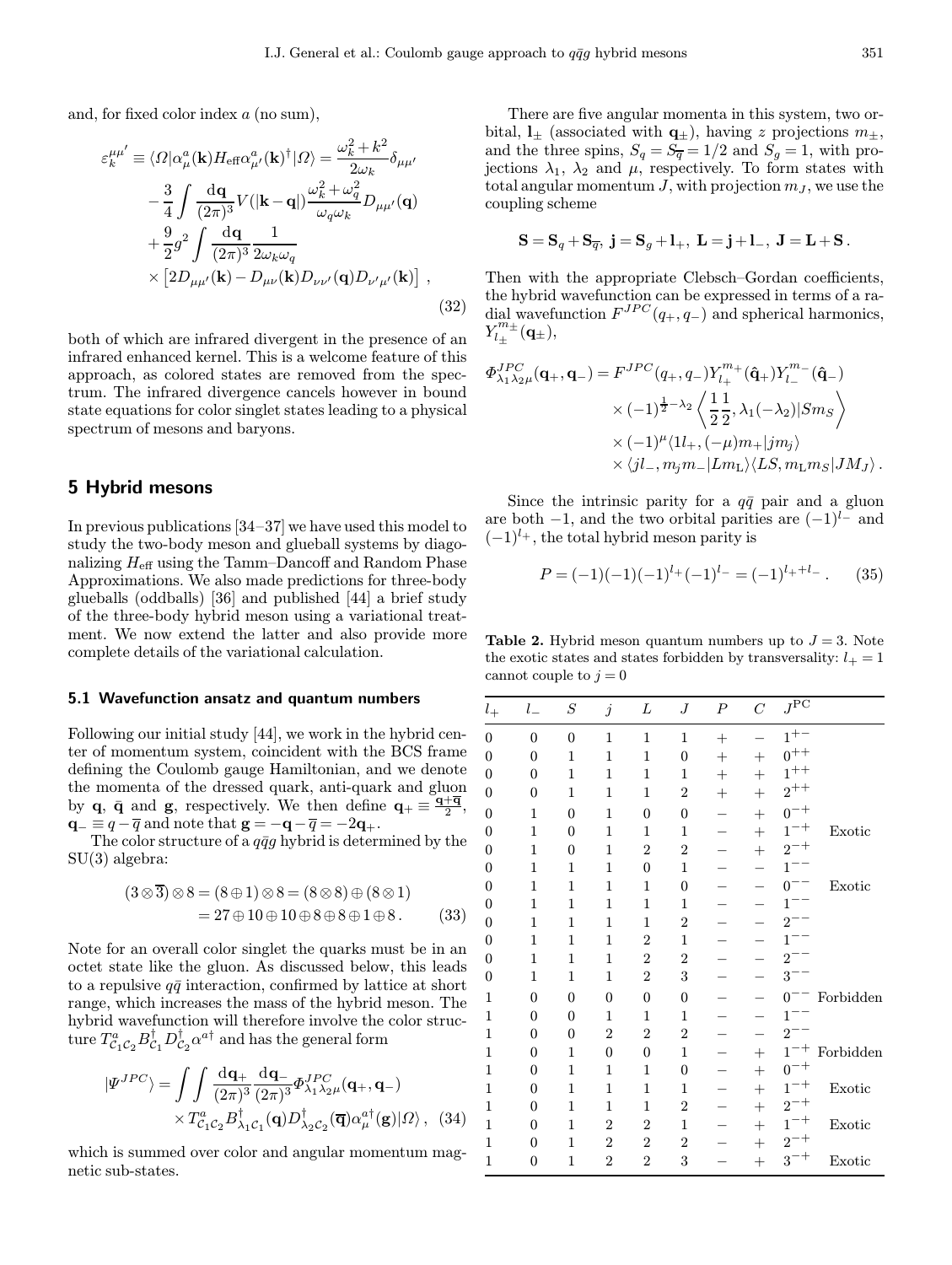Finally, exchanging all additive quantum numbers, as required by charge conjugation, yields a  $(-1)^{l-+S}$  factor from the space and spinor  $q\bar{q}$  components that needs to be combined with the phase of the  $q\overline{q}g$  composite color component. Although the gluon octet is not an eigenstate of C-parity, each gluon has a  $q\overline{q}$  octet partner with opposite C-parity, resulting in a  $-1$  contribution for the combined  $[3\otimes\overline{3}]_8\otimes8]_1$  system. Therefore the hybrid C-parity is

$$
C = (-1)(-1)^{l_-+S} = (-1)^{1+l_-+S}.
$$
 (36)

The extra  $-1$  phase, as compared to a conventional  $q\bar{q}$ meson having  $\overline{C}$ -parity  $(-1)^{l^-+S}$ , is responsible for generating exotic quantum numbers for certain hybrid states (e.g.  $\tilde{J}^{PC} = 1^{-+}$ ). Table 2 lists quantum numbers for the model hybrid states for  $J$  up to 3. Note the exotic quantum number states and also states forbidden by the Coulomb gauge transversality condition (gluon orbital  $l_{+} = 1$  cannot couple with its spin to produce  $j = 0$ ).

### 5.2 Variational equations of motion

We now compute the hybrid mass,  $M_{IPC}$ , for each  $J^{PC}$ with special interest focusing upon the exotic states. In terms of the above variational wavefunction, the upper bound for the mass is given by

$$
M_{JPC} = \frac{\langle \Psi^{JPC} | H_{\text{eff}} | \Psi^{JPC} \rangle}{\langle \Psi^{JPC} | \Psi^{JPC} \rangle} = M_{\text{self}} + M_{q\overline{q}} + M_{qg} + M_{qgq} + M_{ggg} . \quad (37)
$$

Here, the subscripts indicate the mass contribution from the self-energy of the three constituents,  $M_{\text{self}}$ , the  $q\overline{q}$  interaction,  $M_{q\overline{q}}$ , the qg and  $\overline{q}g$  interactions,  $M_{qg}$ , the second order correction from the qgq and  $\overline{q}g\overline{q}$  vertices,  $M_{qgg}$ , and the second order correction from triple gluon vertices,  $M_{ggg}$ . The three-body expectation value entails twelve dimensional integrals, which can be reduced to nine dimensions by working in the center of momentum. The detailed expressions are

$$
M_{\text{self}} = \int \int \frac{\mathrm{d}\mathbf{q}}{(2\pi)^3} \frac{\mathrm{d}\overline{\mathbf{q}}}{(2\pi)^3} \times \Phi_{\lambda_1 \lambda_2 \mu}^{JPC\dagger}(\mathbf{q}, \overline{\mathbf{q}}) \Phi_{\lambda_1 \lambda_2 \mu'}^{JPC}(\mathbf{q}, \overline{\mathbf{q}}) \times \left[ D_{\nu \nu'}(\mathbf{g}) (\epsilon_{\mathbf{q}} + \epsilon_{\overline{\mathbf{q}}}) + D_{\mu \nu}(\mathbf{g}) D_{\mu' \nu'}(\mathbf{g}) \varepsilon_{\mathbf{g}}^{\nu \nu'} \right],
$$
\n(38)

$$
M_{q\overline{q}} = -\frac{1}{2} \int \int \int \frac{\mathrm{d}\mathbf{q}}{(2\pi)^3} \frac{\mathrm{d}\mathbf{q}}{(2\pi)^3} \frac{\mathrm{d}\mathbf{q}'}{(2\pi)^3} \times \Phi_{\lambda_1 \lambda_2 \mu}^{JPC\dagger}(\mathbf{q}, \overline{\mathbf{q}}) \Phi_{\lambda_1' \lambda_2' \mu'}^{JPC\dagger}(\mathbf{q}', \mathbf{q} + \overline{\mathbf{q}} - \mathbf{q}') D_{\mu\mu'}(\mathbf{g}) \times \left[ \frac{1}{3} V(|\mathbf{q}' - \mathbf{q}|) \mathcal{U}_{\lambda_1 \mathbf{q}}^\dagger \mathcal{U}_{\lambda_1' \mathbf{q}'} \mathcal{V}_{\lambda_2' \mathbf{q} + \overline{\mathbf{q}} - \mathbf{q}'}^\dagger \mathcal{V}_{\lambda_2 \overline{\mathbf{q}}} + V(|\mathbf{q} + \overline{\mathbf{q}}|) \mathcal{U}_{\lambda_1 \mathbf{q}}^\dagger \mathcal{V}_{\lambda_2 \overline{\mathbf{q}}} \mathcal{V}_{\lambda_2' \mathbf{q} + \overline{\mathbf{q}} - \mathbf{q}'}^\dagger \mathcal{U}_{\lambda_1' \mathbf{q}'} \right], \quad (39)
$$

$$
M_{qg} = \frac{3}{4} \int \int \int \frac{dq}{(2\pi)^3} \frac{d\mathbf{q}'}{(2\pi)^3} \frac{d\mathbf{q}'}{(2\pi)^3}
$$
  
\n
$$
\times \int \frac{\omega_{q+\overline{q}} + \omega_{q'+\overline{q}}}{\sqrt{\omega_{q+\overline{q}}\omega_{q'+\overline{q}}}} \Phi_{\lambda_1\lambda_2\mu}^{JPC\dagger}(\mathbf{q}, \overline{\mathbf{q}}) \Phi_{\lambda\lambda_2\mu'}^{JPC}(\mathbf{q}', \overline{\mathbf{q}})
$$
  
\n
$$
\times D_{\mu'\mu''}(\mathbf{q} + \overline{\mathbf{q}}) D_{\mu\mu''}(\mathbf{q} + \overline{\mathbf{q}}) V(|\mathbf{q} - \mathbf{q}'|) \mathcal{U}_{\lambda\mathbf{q}'}^{\dagger} \mathcal{U}_{\lambda_1\mathbf{q}}
$$
  
\n
$$
+ \frac{\omega_{q+\overline{q}} + \omega_{q+q'}}{\sqrt{\omega_{q+\overline{q}}\omega_{q+q'}}} \Phi_{\lambda_1\lambda_2\mu}^{JPC\dagger}(\mathbf{q}, \overline{\mathbf{q}}) \Phi_{\lambda_1\lambda\mu'}^{JPC'}(\mathbf{q}, \mathbf{q}')
$$
  
\n
$$
\times D_{\mu'\mu''}(\mathbf{q} + \mathbf{q}') D_{\mu''\mu}(\mathbf{q} + \overline{\mathbf{q}}) V(|\overline{\mathbf{q}} - \mathbf{q}'|) \mathcal{V}_{\lambda\mathbf{q}'}^{\dagger} \mathcal{V}_{\lambda_2\overline{\mathbf{q}}}\right],
$$
  
\n(40)

$$
M_{qgq} = \frac{1}{2} \int \int \int \frac{\mathrm{d}\mathbf{q}}{(2\pi)^3} \frac{\mathrm{d}\mathbf{q}}{(2\pi)^3} \frac{\mathrm{d}\mathbf{q}'}{(2\pi)^3} \times \Phi_{\lambda_1 \lambda_2 \mu}^{JPC\dagger}(\mathbf{q}, \overline{\mathbf{q}}) \Phi_{\lambda_1' \lambda_2 \mu'}^{JPC}(\mathbf{q}', \mathbf{q} + \overline{\mathbf{q}} - \mathbf{q}') D_{\mu\mu'}(\mathbf{g}) \times \left[ \frac{1}{3} U_{mn}(\mathbf{q}' - \mathbf{q}) \mathcal{U}_{\lambda_1 \mathbf{q}}^\dagger \alpha_m \mathcal{U}_{\lambda_1' \mathbf{q}'} \mathcal{V}_{\lambda_2' \mathbf{q} + \overline{\mathbf{q}} - \mathbf{q}'}^\dagger \alpha_n \mathcal{V}_{\lambda_2 \overline{\mathbf{q}}} + U_{mn}(\mathbf{q} + \overline{\mathbf{q}}) \mathcal{U}_{\lambda_1 \mathbf{q}}^\dagger \alpha_m \mathcal{V}_{\lambda_2 \overline{\mathbf{q}}} \mathcal{V}_{\lambda_2' \mathbf{q} + \overline{\mathbf{q}} - \mathbf{q}'}^\dagger \alpha_n \mathcal{U}_{\lambda_1' \mathbf{q}'}^\dagger \right],
$$
\n(41)

$$
M_{ggg} = \frac{3}{8} \mathbf{i} \int \int \int \frac{\mathrm{d}\mathbf{q}}{(2\pi)^3} \frac{\mathrm{d}\mathbf{q}}{(2\pi)^3} \frac{\mathrm{d}\mathbf{q}'}{(2\pi)^3}
$$
  
\n
$$
\times \frac{1}{\sqrt{\omega_{-q'} - \overline{q}\omega_{q+q}}} \Phi_{\lambda_1\lambda_2\mu}^{JPC\dagger}(\mathbf{q}, \overline{\mathbf{q}}) \Phi_{\lambda_1\lambda_2\mu}^{JPC}(\mathbf{q}', \overline{\mathbf{q}})
$$
  
\n
$$
\times \left( \mathcal{U}_{\lambda_1\mathbf{q}}^{\dagger} \alpha_h \mathcal{U}_{\lambda_1'\mathbf{q}'} + \mathcal{V}_{\lambda_1\mathbf{q}}^{\dagger} \alpha_h \mathcal{V}_{\lambda_1'\mathbf{q}'} \right) \qquad (42)
$$
  
\n
$$
\times \left\{ \nabla_l U_{kh}(\mathbf{q} - \mathbf{q}') \left[ D_{\mu k}(\mathbf{g}) D_{l\mu'}(-\mathbf{q}' - \overline{\mathbf{q}}) \right. \right.
$$
  
\n
$$
- D_{\mu l}(\mathbf{g}) D_{k\mu'}(-\mathbf{q}' - \overline{\mathbf{q}}) \right]
$$
  
\n
$$
+ \mathbf{i}(\mathbf{q} - \mathbf{q}')_{l} U_{lh}(\mathbf{q}' + \mathbf{q}) D_{\mu k}(\mathbf{g}) D_{k\mu'}(-\mathbf{q}' - \overline{\mathbf{q}})
$$
  
\n
$$
- \mathbf{i} U_{kh}(\mathbf{q} - \mathbf{q}') \left[ (\mathbf{q}' + \overline{\mathbf{q}})_{l} D_{\mu l}(\mathbf{g}) D_{k\mu'}(-\mathbf{q}' - \overline{\mathbf{q}}) \right. \right. \qquad (43)
$$

In the above expressions,  $\epsilon_{\mathbf{q}}, \epsilon_{\overline{\mathbf{q}}}$  and  $\varepsilon_{\mathbf{g}}^{\mu\mu'}$  are the quark, anti-quark and gluon self-energies, respectively, evaluated at the indicated momentum  $(g = -q - \overline{q})$ . A pictorial representation for each type of contribution is given by the Feynman diagrams in Fig. 3.

The above expectation values are then computed variationally using the separable radial wavefunction,  $F(q_+, q_-) = f(q_+, \alpha_+) f(q_-, \alpha_-)$ , having two variational parameters,  $\alpha_+$  and  $\alpha_-$ . We investigated two functional forms for f; a gaussian and a scalable numerical solution from our two-body meson studies. In general, the gaussian radial wavefunction,

$$
f(q_{\pm}, \alpha_{\pm}) = e^{-x_{\pm}^2}, \quad x_{\pm} = \frac{q_{\pm}}{\alpha_{\pm}},
$$
 (44)

provided better results (lower variational mass) for s-wave states when compared to the numerical one. This was also true for p-wave orbital excitations, provided the gaussian was multiplied by  $x_{\pm}$  corresponding to  $l_{\pm} = 1$ . All integrals were calculated using the Monte Carlo method with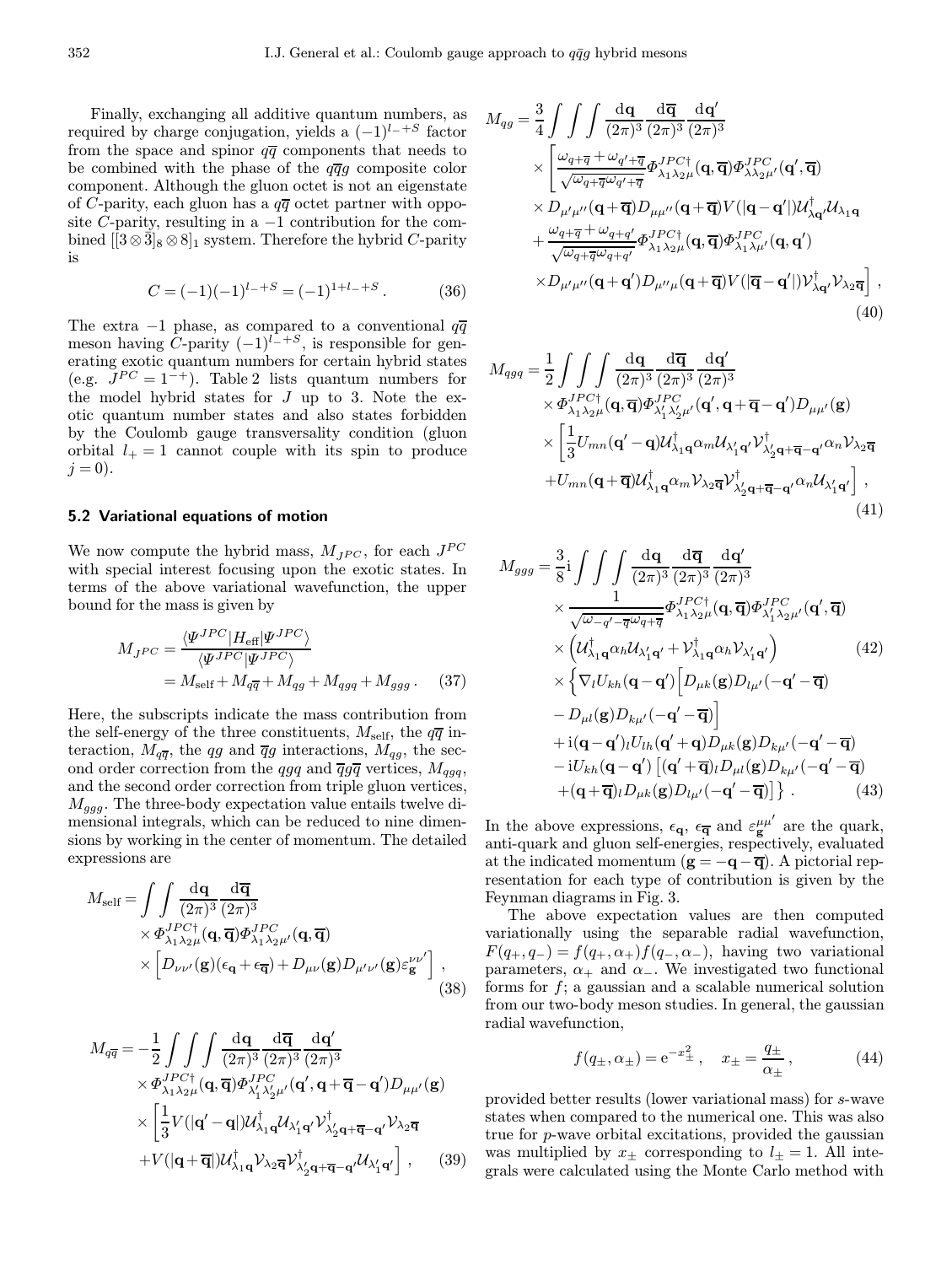$\pm 50$  MeV



the adaptive sampling algorithm VEGAS [48, 49]. The integrals were evaluated several times with an increasing number of points until there was convergence. The hybrid mass error introduced by this procedure is about  $\pm 50$  MeV. For each  $J^{PC}$  hybrid state we optimized the variational parameters  $\alpha_+$  and  $\alpha_-$  to produce the lowest mass. In terms of the string tension, their values fell est mass. In terms of the string tension, their values fell<br>in the ranges  $0.9\sqrt{\sigma} \le \alpha_+ \le 1.7\sqrt{\sigma}$  and  $1.0\sqrt{\sigma} \le \alpha_- \le$ m ule<br>3.3 $\sqrt{\sigma}$ .

# $(I)J<sup>PC</sup>$   $M_{J<sup>PC</sup>}$  (MeV)  $M_{J<sup>PC</sup>}$  (MeV) no corrections with  $g^2$  corrections  $(0)0^{++}$  2080 2135  $(1)0^{++}$  2065 2100 Ground  $(0)1^{+-}$  2135 2140  $(1)1^{+-}$  2135 2140  $(0)2^{++}$  2340 2335  $(1)2^{++}$  2180 2170  $(0)1^{++}$  2415 2470  $(1)1^{++}$  2110 2170  $(0)1^{-+}$  2500 2525 Exotic (1)1−<sup>+</sup> 2205 2220 Exotic (0)0−− 2275 2280 Exotic (1)0−− 2280 2285 Exotic  $(0)1^{-+}$  2370 2400 Exotic<sup>\*</sup>  $(1)1^{-+}$  2370 2400 Exotic  $(0)1^{-+}$  2760 2790 Exotic (1)1−<sup>+</sup> 2570 2600 Exotic  $(0)3^{-+}$  3030 3040 Exotic  $(1)3^{-+}$  2910 2915 Exotic

Table 3. Spectrum of light hybrid meson states. Error  $\approx$ 

## 6 Results: Hybrid meson spectrum

### 6.1 Light hybrid mesons

For the light hybrid calculation we used  $m = 5$  MeV [50] for the  $u/d$  current quark mass. Results are listed in Table 3. which shows that the ground state is the  $0^{++}$  non-exotic scalar, followed by the triplet  $1^{+-}$ ,  $2^{++}$  and  $1^{++}$ . The lightest hybrid mass is 2.1 GeV.

For exotic states, as can be seen from Table 2, at least one p-wave in  $\mathbf{q}_+$  or  $\mathbf{q}_-$  is required. Because the  $q\bar{q}$  interaction is repulsive for quarks in a color octet state, the excitation energy is less for a  $l_{+}$  (gluon orbital) excitation than a  $l_{-}$  (q $\bar{q}$  orbital) excitation since the quarks are further separated and experience a larger repulsive linear force.

The lightest exotic state is the  $I = 1, 1^{-+}$  state, with mass 2.2 GeV. This is slightly higher than the flux tube model and lattice QCD predicted masses for this state, which were between 1.7 and 2.1 GeV (see Table 1).

We studied the effects from including the non-Abelian (NA) and hyperfine corrections for several states. Generally, both effects were small (except the hyperfine correction for charmed quarks, see below), roughly of the same order as the overall 50 MeV Monte Carlo error. In particular, the NA correction entailed several terms with different signs, which tended to cancel.

Our model exotic spectrum (see Fig. 4) spans almost a GeV, between 2.1 and about 3 GeV and includes predictions for J up to 3. There are no exotic  $J = 2$  model states in this region, since they require a  $d$ -wave or two  $p$ -waves, both involving much higher excitations.

<sup>∗</sup> Isospin degenerate states



Fig. 4.  $u\overline{u}g$  spectrum

Finally, we comment on an interesting isospin splitting effect. From Fig. 3, annihilation terms only contribute to the hybrid mass if the  $q\overline{q}$  pair has quantum numbers consistent with the interaction. This is satisfied when  $I_{q\overline{q}} = 0$  and  $S = 1$ . The annihilation diagrams can increase the  $I = 0$  hybrid states by several hundred MeV, as detailed in Table 3. In other cases, the  $1^{+-}$  and one of the 1<sup>−</sup><sup>+</sup> states should be isospin degenerate, as we compute to within the Monte Carlo error. On the other hand, the states  $0^{++}$  and  $0^{--}$  are not expected to be degenerate but, within the error, they are. It may be that the isospin splitting is not zero, but rather is smaller than the numerical error. Note that the annihilation process for s-wave, isoscalar quarks in a triplet spin state is analogous to  $e^-e^+$  annihilation in the triplet state of positronium.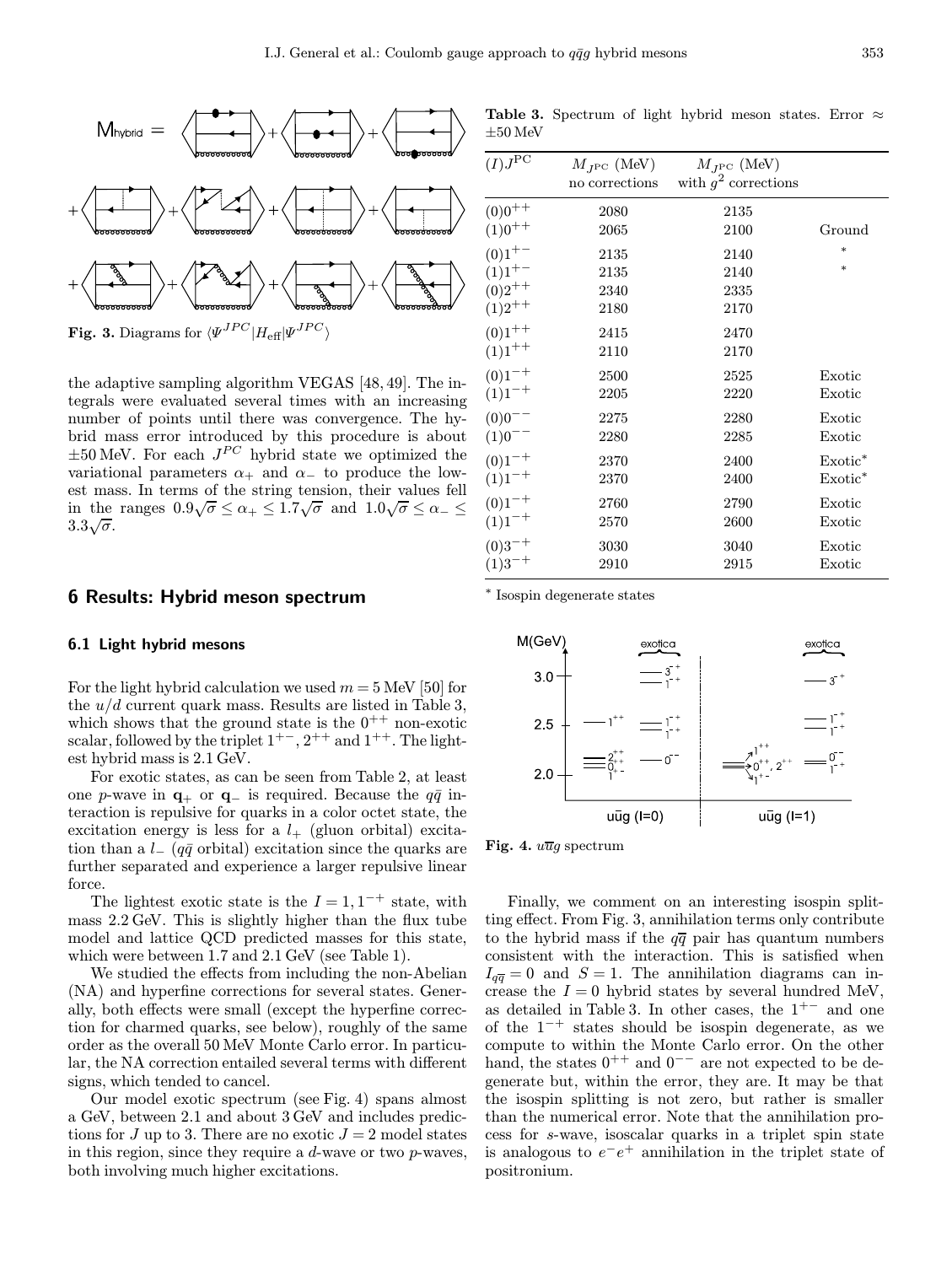### 6.2 Strange hybrid mesons

Table 4 summarizes results obtained for the  $s\bar{s}q$  (hidden strangeness) hybrid mesons using a bare strange quark mass of 80 MeV. Now, the ground state is given by the nonexotic pseudovector state  $1^{+-}$ , with a 2.125 GeV mass, not at all reflecting the 75 MeV additional quark flavor mass contribution (the hybrid calculation is only sensitive to current quark masses above 200 MeV). Our prediction is in good agreement with the flux tube model and slightly above the only lattice prediction (see Table 1). In the exotic sector, the lightest state is given by 0−−, with mass 2.3 GeV. Although there are also hybrid states with explicit strangeness, e.g.  $s\bar{u}g$ , we do not show predictions, since the effect from the  $s/u$  quark mass difference is small.

### 6.3 Heavy hybrid mesons

Table 5 shows the results for the  $c\bar{c}g$  (charmonium) hybrid mesons using a charmed quark mass of 1.0 GeV. The ground state is given, again, by the  $1^{+-}$  state, with mass 3.83 GeV, while the lightest exotic hybrid lies at 4.02 GeV. These numbers are in reasonable agreement with previous lattice and flux tube predictions, as listed in Table 1.

Note that the correction introduced in the charmed case by the  $q^2$  terms is roughly 500 to 600 MeV, signifi-

Table 4. Spectrum of  $s\bar{s}q$  states. Error  $\approx \pm 50$  MeV

| $M_{JPC}$ (MeV)<br>$M_{JPC}$ (MeV)<br>with $g^2$ corrections<br>no corrections<br>$1^{+-}$<br>Ground<br>2095<br>2125<br>$0^{++}$<br>2045<br>2140<br>$2^{++}$<br>2315<br>2290<br>$1^{++}$<br>2325<br>2420<br>$1^{-+}$<br>2395<br>2350<br>Exotic<br>2300<br>2270<br>Exotic<br>$1^{-+}$<br>2485<br>2440<br>Exotic<br>2820<br>2760<br>Exotic<br>2995<br>3030<br>Exotic |              |  |  |
|--------------------------------------------------------------------------------------------------------------------------------------------------------------------------------------------------------------------------------------------------------------------------------------------------------------------------------------------------------------------|--------------|--|--|
|                                                                                                                                                                                                                                                                                                                                                                    | $I^{\rm PC}$ |  |  |
|                                                                                                                                                                                                                                                                                                                                                                    |              |  |  |
|                                                                                                                                                                                                                                                                                                                                                                    |              |  |  |
|                                                                                                                                                                                                                                                                                                                                                                    |              |  |  |
|                                                                                                                                                                                                                                                                                                                                                                    |              |  |  |
|                                                                                                                                                                                                                                                                                                                                                                    |              |  |  |
|                                                                                                                                                                                                                                                                                                                                                                    | $0^{--}$     |  |  |
|                                                                                                                                                                                                                                                                                                                                                                    |              |  |  |
|                                                                                                                                                                                                                                                                                                                                                                    | $1^{-+}$     |  |  |
|                                                                                                                                                                                                                                                                                                                                                                    | $3^{-+}$     |  |  |

Table 5. Spectrum of  $c\bar{c}q$  states. Error  $\approx \pm 50$  MeV

| $J^{PC}$ | $M_{JPC}$ (MeV)<br>no corrections | $M_{JPC}$ (MeV)<br>with $q^2$ corrections |        |
|----------|-----------------------------------|-------------------------------------------|--------|
| $1^{+-}$ | 3310                              | 3830                                      | Ground |
| $0^{++}$ | 3295                              | 3945                                      |        |
| $2^{++}$ | 3410                              | 3965                                      |        |
| $1^{++}$ | 3450                              | 4100                                      |        |
| $1^{-+}$ | 3545                              | 4020                                      | Exotic |
| $0^{--}$ | 3510                              | 4020                                      | Exotic |
| $1^{-+}$ | 3590                              | 4155                                      | Exotic |
| $1^{-+}$ | 3985                              | 4565                                      | Exotic |
| $3^{-+}$ | 4065                              | 4615                                      | Exotic |



Fig. 5. Low lying  $s\overline{s}g$  and  $c\overline{c}g$  spectra

cantly higher than in the lighter hybrid systems, where the average corrections are 25 to 50 MeV. This large effect arises from the hyperfine correction to the quark and antiquark self-energies (see (31) and (38)), which is enhanced for heavier quark masses as discussed further in [35]. Related, and as illustrated in Fig. 5, the charmonium hybrid spectrum now has a level ordering slightly different from the lighter hybrid spectra.

### 6.4 Sensitivity to potential and parameters

One of our key findings using the Cornell potential is that the mass of the lightest hybrid, especially the exotic  $1^{-+}$ , is above 2 GeV. Because of the ramifications of this result for exotic state searches, we have performed an interaction sensitivity study by varying both potential forms and parameters.

We first varied the parameters in the Cornell potential to obtain a lower bound for our predicted exotic hybrid mass. Results are shown in Table 6 for different Coulomb potential parameters,  $\alpha_s$ , and string tensions,  $\sigma$ , found in the literature. For any combination of values consistent with previous studies [34–37] it was not possible to reduce the light hybrid mass to 1600 MeV. In particular, we tried  $0.0 \le \alpha_s \le 0.4$  and  $367 \text{ MeV} \le \sqrt{\sigma} \le 424 \text{ MeV}$ . Indeed, to obtain a hybrid mass as low as 1600 MeV required an unphysical  $\sqrt{\sigma} = 262$  MeV.

Table 6 also lists predictions for the confining potential given by (20) for values of the parameter  $m<sub>g</sub> =$  $\sqrt{8\pi\sigma/12.25}$  corresponding to the two different Cornell

Table 6. Calculated light and charmonium hybrid  $1^{-+}$  masses, in GeV, using different interactions

| potential/parameters                        | $I=1 u\bar{d}g$ hybrid | $c\bar{c}q$ hybrid |
|---------------------------------------------|------------------------|--------------------|
| Cornell $(2)$                               |                        |                    |
| $\sqrt{\sigma} = 367$ MeV, $\alpha_s = 0.4$ | 2220                   | 4155               |
| $\sqrt{\sigma} = 367$ MeV, $\alpha_s = 0.2$ | 2390                   | 4415               |
| $\sqrt{\sigma} = 367$ MeV, $\alpha_s = 0.0$ | 2540                   | 4645               |
| $\sqrt{\sigma} = 424$ MeV, $\alpha_s = 0.4$ | 2555                   | 4525               |
| Renormalized (20)                           |                        |                    |
| $m_g = 526$ MeV                             | 2705                   | 4730               |
| $m_q = 607$ MeV                             | 3010                   | 5130               |
|                                             |                        |                    |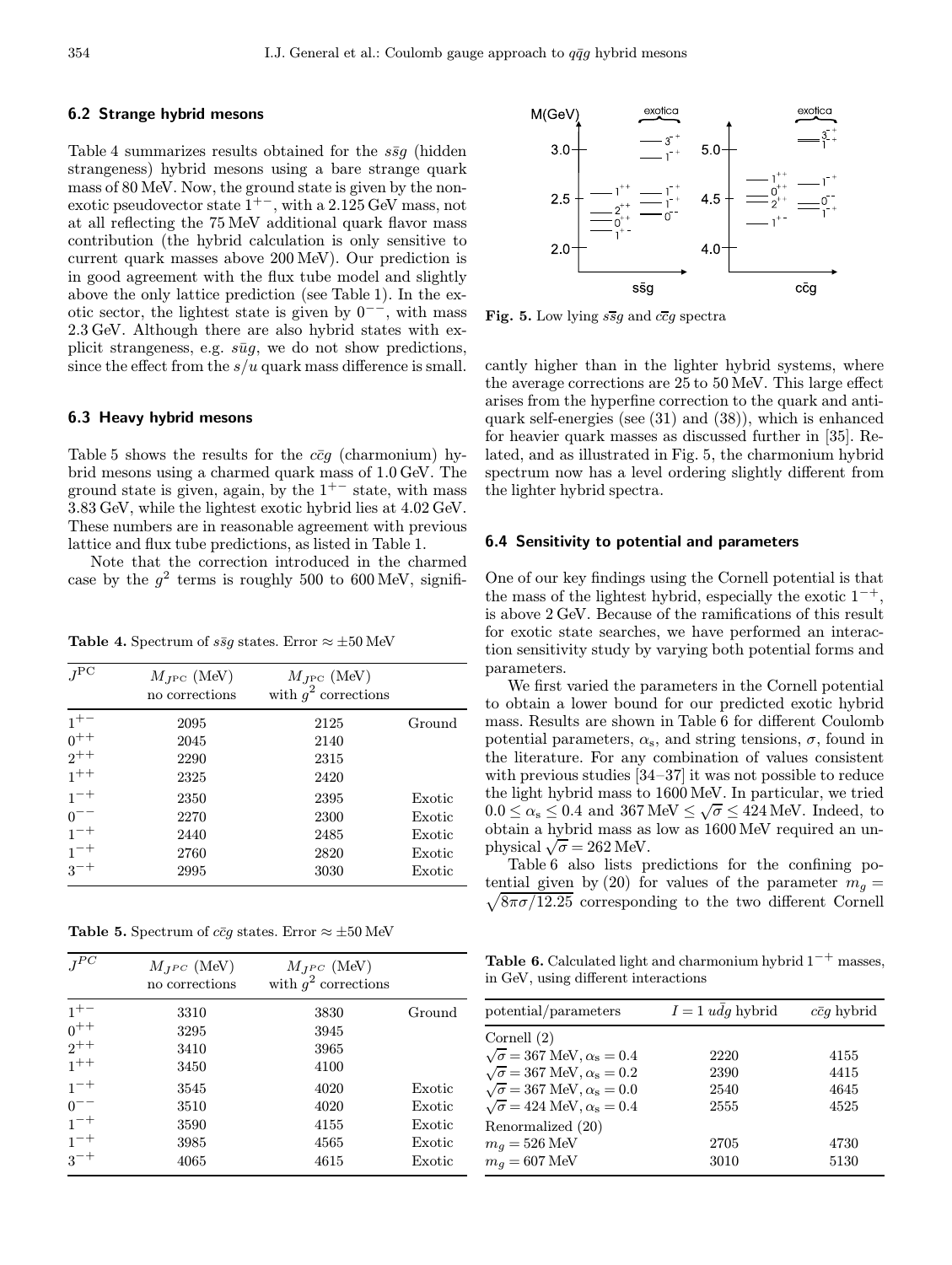string tensions  $\sigma$  but with the same current quark masses  $(m_u = 5 \text{ MeV}, m_c = 1 \text{ GeV})$ . Note that this interaction yields  $u\bar{d}g$  and  $c\bar{c}g$  hybrids that are heavier than those given by the Cornell potential. Most significantly, this potential also predicts the lightest exotic hybrid has mass above 2 GeV. If instead we use  $m_c = 0.85$  GeV, which provides a reasonable description of the charmonium spectrum, the  $1^{-+}c\bar{c}q$  mass decreases to 4815 MeV for  $m_q =$ 607 MeV.

# 7 Searching for hybrid mesons

Discovering exotic hadrons is a major goal motivating the Jefferson Lab 12 GeV upgrade and is also an important collaborative project at other facilities, such as Babar, Belle, RHIC, etc. For low energy investigations of light quark exotic systems there is, unfortunately, no clean energy scale demarcation, since  $\Lambda_{\text{QCD}}$  governs the momentum distributions in light mesons, and the strange quark mass is of the same order of magnitude. The obvious detection strategy is therefore to perform statistically accurate cross sections measurements to extract partial wave amplitudes with explicitly exotic quantum numbers not accessible to ordinary  $q\bar{q}$  states. However for (hidden) exotica with conventional meson quantum numbers, it will be difficult to establish their nature. Note that certain flux tube model [20] and lattice predictions indicate that p-wave hybrid mesons prefer to decay to hadron pairs with one hadron also having a p-wave, rather than to two s-wave hadrons with a relative motion p-wave, e.g.  $\eta h_1$  in an s-wave as opposed to  $\pi\pi$ in a p-wave. It will be interesting to check this prediction experimentally.

For heavier quark systems, however, we propose a novel way to distinguish excited conventional, radially excited quarkonia from hybrid states. The method is based upon the energy scale separation provided by the heavy quark mass and involves two key points. First, we note that, due to the gluon mass gap scale, a conventional  $q\bar{q}$  ground state (e.g. a well established  $J/\psi$  or  $\Upsilon$ , etc.) is lighter than a  $q\bar{q}q$  ground state hybrid with the same flavor. Indeed, the ground state hybrid mass is more comparable to a radially excited quarkonium state. For example in our approach the  $\psi(4s)$  and the ground state vector  $c\bar{c}q$  state have similar masses. Now different eigenstates of a Hermitian Hamiltonian are orthogonal with the nth radial excited state having  $n-1$  nodes. Therefore, even though the total energies (masses) are similar, the relative momentum distribution of the quarks in excited charmonium looks quite different from the quark momentum distribution in the ground state hybrid with the same quark flavors (see Figs. 6 and 7).

The second point involves the Franck–Condon (FC) principle widely used in molecular physics. Franck and Condon were the first to appreciate that molecular electronic transitions proceed too rapidly for the much heavier nuclei to respond. The FC principle is applicable whenever there is a mass scale separation between different particles. In the context of quarkonium this means that the light fields (pions, gluons, etc.) quickly rearrange and the

 $\psi(4s)$ <br>Leading radial wavefunction squared Arbitrary normalization  $0.5$  $2.5$ 1.5 2  $p(GeV)$ 

Fig. 6. Probability density,  $|\psi(p)|^2$ , for the 4s charmonium state. This is the relative  $c\bar{c}$  quark momentum distribution



Fig. 7. Typical quark relative momentum distribution in a  $c\bar{c}q$ hybrid state with a mass near 4300 MeV. The extra mass energy, relative to a  $c\bar{c} J/\psi$ , corresponds to gluon field excitations in collective models such as the flux tube approach or in the quasi-particle (gluon) mass gap in the constituent picture, but not in nodal radial excitation for the relative  $c\bar{c}$  motion (compare to the radially excited charmonium distribution in Fig. 6)

heavy quarks do not appreciably change their momentum distribution in the decay. Hence, the relative momentum between the decay products directly correlates with the quark momentum distribution in the parent quarkonium. Unfortunately in the simplest two-body decays such as

$$
\psi(ns) \to D\bar{D}
$$
,  $\Upsilon(ns) \to B\bar{B}$ ,

the FC constraint is not relevant, since in the center of mass frame the momentum of the final products is fixed. This leads to smaller wavefunction overlaps, suppressing the decay somewhat. However in three-body decays such as

$$
\psi(ns) \to D\bar{D}\pi
$$
,  $\Upsilon(ns) \to B\bar{B}\pi$ ,

the FC constraint applies. The first reaction can be employed to study the recently discovered  $\psi$ (4260). The second will be useful in an envisioned Belle collaboration measurement to establish whether this excited bottomonium state is the predicted quark model 5s meson state.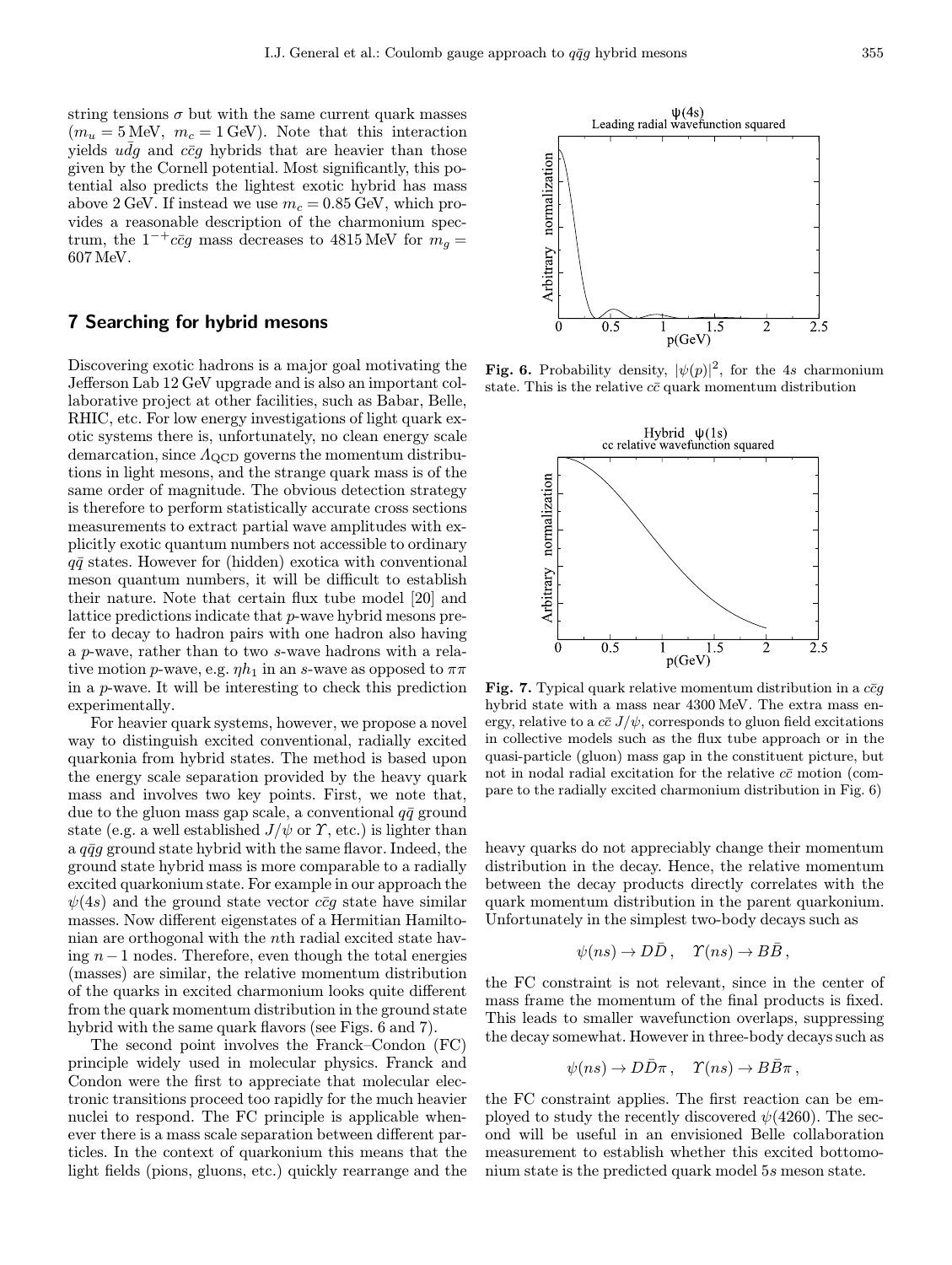Thus, we contend that the relative momentum distribution between the D and  $\bar{D}$  mesons in the  $D\bar{D}\pi$  system mirrors the momentum distribution of the quarks in the parent  $\psi$  meson. Since the hybrid ground state wavefunction does not have a node, the resulting momentum distribution for the  $DD$  subsystem is also node-less and thus smoother than that for a conventional radially excited charmonium. Including the relevant phase space for this decay, yields the momentum distribution in Fig. 8 that can be observed experimentally in the heavy-quark limit. The maximum is in the mid-momentum region where phase space is larger and the wavefunction is near a local maximum.

However, since quarks are not infinitely heavy, the FC signature will be modified by their recoil and for the above discussed decays, involving  $c(b)$ -quarks in the  $D(B)$  meson, corrections to the momentum distribution will be of order  $\frac{m_D - m_c}{m_c} \simeq 0.2$ . For example, taking a quark relative momentum between 150 and 200 MeV inside the daughter meson, one obtains the  $c\bar{c}g$  momentum distribution illustrated in Fig. 9 for the ground state vector hybrid and the smeared final state  $D\overline{D}$  momentum distribution plotted in Fig. 10 for radially excited charmonium. As can be seen, even after smearing there is still residual structure information adjacent to the central peak for radially excited charmonium that is reminiscent of its parent charmonium wavefunction behavior, in sharp contrast to the smooth, bell-shaped hybrid distribution. Other corrections involving the lighter  $\pi$  emission are similarly expected to be of this order and a more complete analysis would be worthwhile especially in the context of non-relativistic-QCD [52].

We therefore advocate analyzing the  $D\bar{D}$  and  $B\bar{B}$  relative momentum distributions in  $D\bar{D}\pi$  and  $B\bar{B}\pi$  decays of highly excited quarkonia. Additional final state pions or other light particles do not alter our arguments (but restrict somewhat the available phase space), so there are several other possible final state channels to search.



Fig. 8. Momentum distribution of Fig. 6 multiplied by the phase space for the decay  $\psi(4260) \rightarrow DD\pi$ . This is the probability density for finding a  $D\bar{D}\pi$  state with relative  $D\bar{D}$  momentum p according to the Franck–Condon principle in the heavy-quark limit. This signature will be more robust for the related bottomonium process  $\Upsilon(5s) \to BB\pi$ 



Fig. 9. The relative momentum distribution of the  $DD$  pair in the  $D\bar{D}\pi$  final state for a charmed hybrid meson with momentum distribution given in Fig. 7. The distribution of the final products has a smooth bell shape, in sharp contrast to the radially excited quarkonium distribution in Fig. 10



Fig. 10. The momentum distribution in Fig. 8 (solid line) and the distribution (dots) obtained averaging over a 150 MeV spread to approximate the actual quark momentum distribution in the  $D$  meson. The experimental signal, firmer for bottomonium than for charmonium, is a central peak with two shoulders for the relative momentum distribution of the  $B\bar{B}$ (or  $D\bar{D}$ ) pair in the  $B\bar{B}\pi$  (or  $D\bar{D}\pi$ ) final state. These adjacent enhancements identify the resonance as a radially excited quarkonium state as opposed to a hybrid meson

## 8 Discussion and conclusions

Our key model predictions are that the lightest hybrid mass is 2.1 GeV, with the lightest  $1^{-+}$  exotic state slightly above 2.2 GeV. Lattice and flux tube calculations generally yield a mass of at least  $1.8 \text{ GeV}$  for the  $1^{-+}$ . Thus, the composite model analyses appear to preclude the possibility of the reported  $1^{-+}$  exotica,  $\pi_1(1400)$  and  $\pi_1(1600)$ , being hybrid mesons. If this is correct, one should investigate other structures for those two hadrons, such as tetraquark molecules, with both  $q\overline{q}$  pairs in color singlets, or tetraquark atoms, where quark pairs are in intermediate non-singlet color states, and we are currently applying our model to these systems. We note that one lattice  $1^{-+}$  pre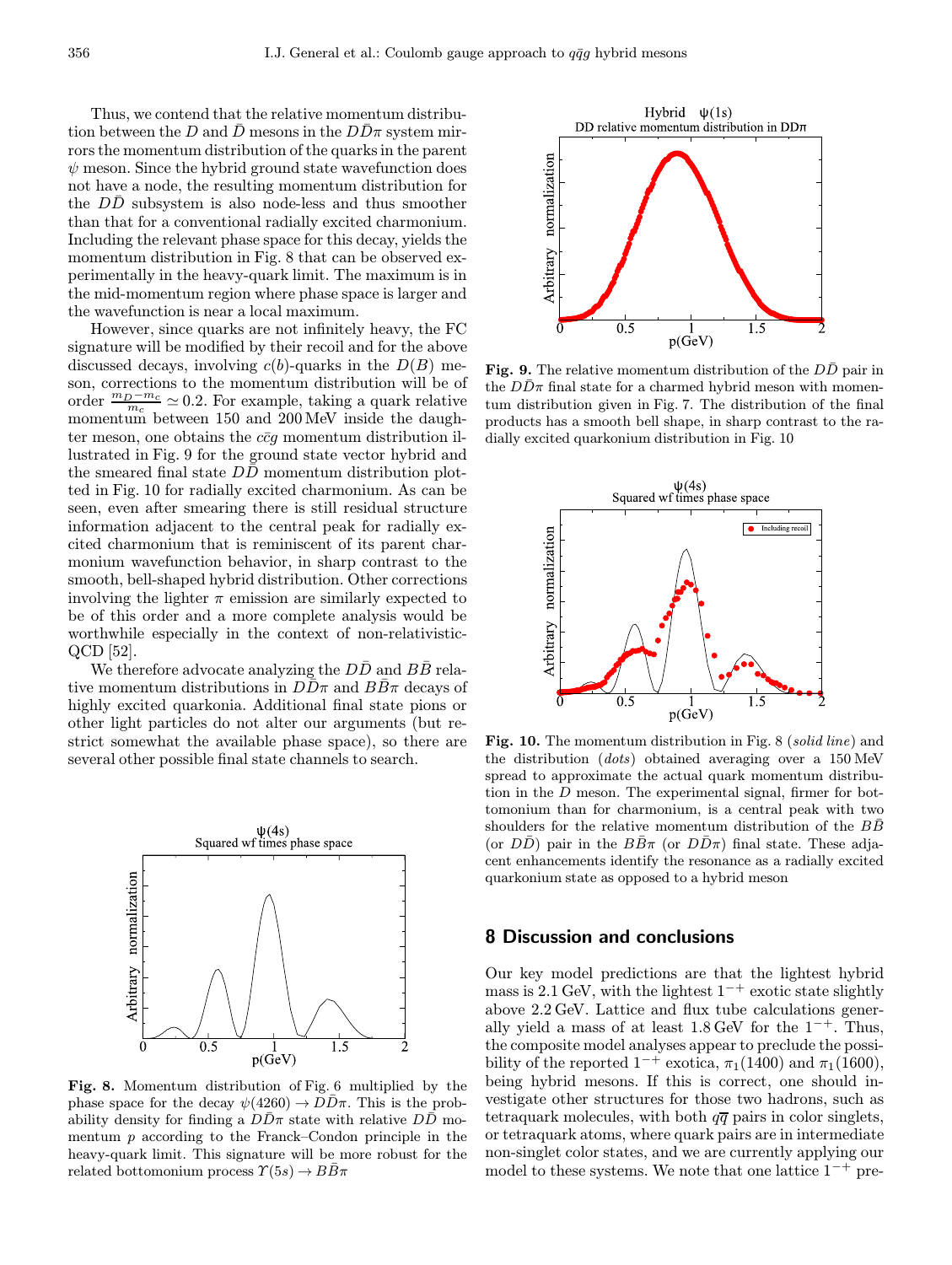diction [18] is as low as 1.7 GeV, which does not exclude the observed  $\pi_1(1600)$  from being a hybrid, but this still does not explain the structure of the  $\pi_1(1400)$ . It would be very useful to have other lattice measurements, using the same parameters as [18], to confirm or reject this result, we have also varied our model parameters and potential forms to obtain a lower bound for our predicted exotic hybrid mass, which is clearly above 2 GeV.

Regarding isospin splitting, our results show an enhanced splitting from  $g^2$  corrections. For the  $0^{++}$  hybrid, the corrections increased the splitting from 15 to 35 MeV, the maximum increase in the light hybrid spectrum.

In the strange sector, we predict the lightest non-exotic hybrid mass is 2.125 GeV, while the lightest exotic mass is 2.30 GeV. These values compare reasonably well with flux tube [20–22] and, slightly lighter, lattice [18] results. For the charmed sector, our predictions of 3.83 GeV for the lightest hybrid and 4.02 GeV for the lowest exotic are also in good agreement with several other lattice and flux tube studies (see Table 1).

As mentioned above, the different  $q^2$  corrections produced an overall small effect, about the same order as the Monte Carlo error. However, the hyperfine correction becomes important for a heavier quark mass. In the charmed sector, this correction added about 500 to 600 MeV to the hybrid mass. Lastly, note that the level orderings of the exotic isoscalar  $u\overline{u}g$  and  $s\overline{s}g$  spectra are the same,  $0^{--}$ ,  $1^{-+}$ ,  $1^{-+}$ ,  $1^{-+}$  and  $3^{-+}$ , but slightly different than the exotic  $c\overline{c}g$  system, where the  $0^{--}$  and lowest  $1^{-+}$  are degenerate. This is a consequence of the enhanced charmonium selfenergy from the hyperfine interaction.

Finally, we discussed how the Frank–Condon principle provides a useful constraint on the final state momentum distributions following decay, which should assist experimentalists in identifying heavy hybrid systems.

In summary, lattice, flux tube and our  $H_{\text{eff}}$  manybody approach all yield similar hybrid spectra and predict that the lightest  $1^{-+}$  exotic hybrid meson mass is near 2 GeV. This composite model agreement indicates that the  $\pi_1(1600)$  is not a hybrid meson but has an alternative structure. If this is true and if the  $\pi_1(1600)$  exists, it is more likely a tetraquark system, either a  $(q\overline{q})$   $(q\overline{q})$  meson molecule or an exotic  $qq\bar{q}\bar{q}$  atom. Future work will apply our model to light and heavy tetraquark systems including mixing with hybrid and conventional meson states. Threebody forces [51] will also be examined.

Acknowledgements. Work supported in part by grants FPA 2004-02602, 2005-02327, PR27/05-13955-BSCH (Spain) and U. S. DOE Grants DE-FG02-97ER41048 and DE-FG02- 03ER41260.

### References

- 1. D. Alde et al., Phys. Lett. B 205, 397 (1988)
- 2. E852 Collaboration, D.R. Thompson et al., Phys. Rev. Lett. 79, 1630 (1997)
- 3. E852 Collaboration, S.U. Chung et al., Phys. Rev. D 60, 092 001 (1999)
- 4. E852 Collaboration, G.S. Adams et al., Phys. Rev. Lett. 81, 5760 (1998)
- 5. E852 Collaboration, S.U. Chung et al., Phys. Rev. D 65, 072 001 (2002)
- 6. A.R. Dzierba et al., Phys. Rev. D 73, 072 001 (2006)
- 7. VES Collaboration, D.V. Amelin et al., Phys. Lett. B 356, 595 (1995)
- 8. A. Zaitsev, AIP Conf. Proc. 432, 461 (1998)
- 9. A. Donnachie, Y.S. Kalashnikova, Phys. Rev. D 60, 114 011 (1999)
- 10. Crystal Ball Collaboration, K. Karch et al., Z. Phys. C 54, 33 (1992)
- 11. Crystal Barrel Collaboration, J. Adomeit et al., Z. Phys. C 71, 227 (1996)
- 12. WA102 Collaboration, D. Barberis et al., Phys. Lett. B 413, 217 (1997)
- 13. Y.S. Kalashnikova, Nucl. Phys. A 689, 49 (2001)
- 14. F. Buisseret, V. Mathieu, arXiv:hep-ph/0607083
- 15. C. Bernard et al., Phys. Rev. D 56, 7039 (1997)
- 16. C. Bernard et al., Nucl. Phys. B Proc. Suppl. 73, 264 (1999)
- 17. P. Lacock, K. Schilling, Nucl. Phys. B Proc. Suppl. 73, 261 (1999)
- 18. J.N. Hedditch et al., Phys. Rev. D 72, 114 507 (2005)
- 19. X.Q. Luo, Z.H. Mei, Nucl. Phys. B Proc. Suppl. 119, 263 (2003)
- 20. T. Barnes, F.E. Close, E.S. Swanson, Phys. Rev. D 52, 5242 (1995)
- 21. F.E. Close, P.R. Page, Nucl. Phys. B 443, 233 (1995)
- 22. K. Waidelich, Diploma Thesis, North Carolina State University (2001)
- 23. T. Barnes, Ph.D. Thesis, Caltech (1977)
- 24. T. Barnes, Nucl. Phys. B 158, 171 (1979)
- 25. T. Barnes, F. Close, Phys. Lett. B 116, 365 (1982)
- 26. M. Chanowitz, S. Sharpe, Nucl. Phys. B 222, 211 (1983)
- 27. T. Barnes et al., Nucl. Phys. B 224, 241 (1983)
- 28. M. Flensburg et al., Z. Phys. C 22, 293 (1984)
- 29. P. Hasenfratz et al., Phys. Lett. B 95, 299 (1980)
- 30. F. Iddir, L. Semlala, arXiv:hep-ph/0511086
- 31. Y. Liu, X.Q. Luo, Phys. Rev. D 73, 054 510 (2006)
- 32. L.A. Griffiths, C. Michael, P.E.L. Rakow, Phys. Lett. B 129, 351 (1983)
- 33. S. Perantonis, C. Michael, Nucl. Phys. B 347, 854 (1990)
- 34. F.J. Llanes-Estrada, S.R. Cotanch, Nucl. Phys. A 697, 303 (2002)
- 35. F.J. Llanes-Estrada, S.R. Cotanch, A.P. Szczepaniak, E.S. Swanson, Phys. Rev. C 70, 035 202 (2004)
- 36. F.J. Llanes-Estrada, P. Bicudo, S.R. Cotanch, Phys. Rev. Lett. 96, 081 601 (2006)
- 37. F.J. Llanes-Estrada, S.R. Cotanch, Phys. Rev. Lett. 84, 1102 (2000)
- 38. G.S. Bali, K. Schilling, Phys. Rev. D 46, 2636 (1992)
- 39. J. Greensite, S. Olejnik, Phys. Rev. D 67, 094 503 (2003) [arXiv:hep-lat/0302018]
- 40. D. Zwanziger, Phys. Rev. D 70, 094 034 (2004) [arXiv:hepph/0312254]
- 41. K. Langfeld, L. Moyaerts, Phys. Rev. D 70, 074 507 (2004) [arXiv:hep-lat/0406024]
- 42. E. Gubankova, C.R. Ji, S.R. Cotanch, Phys. Rev. D 62, 074 001 (2000) [arXiv:hep-ph/0003289]
- 43. D.G. Robertson, E.S. Swanson, A.P. Szczepaniak, C.R. Ji, S.R. Cotanch, Phys. Rev. D 59, 074 019 (1999)